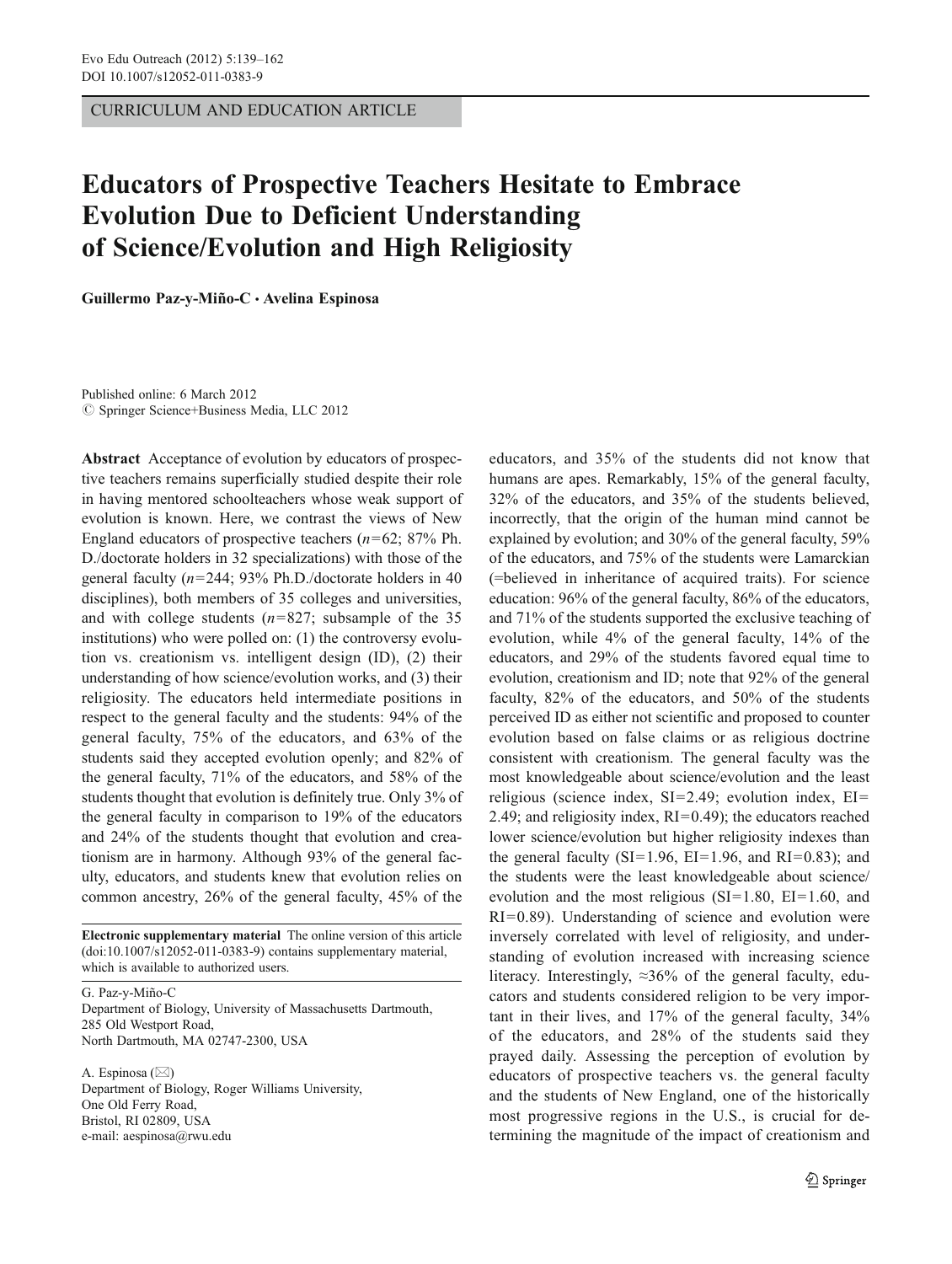ID on attitudes toward science, reason, and education in science.

Keywords Antievolution wars . College education . Controversy science versus popular belief . Evolution literacy . Evolution polls

# Introduction

Creationism and intelligent design (ID) split the public's support of evolution in the U.S. (Padian [2009](#page-23-0); Padian and Matzke [2009;](#page-23-0) Forrest [2010](#page-22-0); Matzke [2010](#page-22-0); Paz-y-Miño-C and Espinosa [2011a\)](#page-23-0), where only 40% of adults accept the concept of evolution (Miller et al. [2006](#page-22-0); The Gallup Poll [2009](#page-23-0)). The U.S. ranks 33rd among 34 other industrialized countries where acceptance of evolution has been polled, in contrast to Iceland, Denmark, Sweden, France, Japan, and the UK, top in the list, where  $\approx 75-85\%$  of the general public accepts evolution (Miller et al. [2006\)](#page-22-0). In the intellectually progressive Northeastern U.S., favorable views toward evolution are the highest nationwide, only 59% (The Pew Research Center for the People & the Press [2005](#page-23-0)).

The concept of evolution provides naturalistic explanations about the origin of life, its diversification and biogeography, and the synergistic phenomena resulting from the interaction between life and the environment (Paz-y-Miño-C and Espinosa [2011b](#page-23-0)); mutations, gene flow, genetic drift, and natural selection shape life's biological processes in Earth's ecosystems (Mayr [2001\)](#page-22-0). Since the publication of The Origin of Species by Charles Darwin, in 1859, Darwinian evolution has been scrutinized experimentally; today the theory of evolution is widely accepted by the scientific community (Coyne [2009](#page-22-0); Dawkins [2009;](#page-22-0) Paz-y-Miño-C and Espinosa [2011a](#page-23-0), [b](#page-23-0)). In contrast, creationism, theistic evolution, creation science, or young Earth creationism (Petto and Godfrey [2007](#page-23-0); Matzke [2010;](#page-22-0) Phy-Olsen [2010\)](#page-23-0) rely on supernatural causation to explain the origin of the universe and life. These views are not recognized by scientists as evidence-based explanations of empirical reality (Padian [2009;](#page-23-0) Scott [2009](#page-23-0); Paz-y-Miño-C and Espinosa [2009a](#page-23-0), [b,](#page-23-0) [2011a](#page-23-0), [b](#page-23-0)), or of cosmic processes which, according to modern understanding of "cosmic evolution," do encompass the formation of the universe, the emergence of the simplest elements that transformed into more complex elements and molecules, including prebiotic compounds in our planet and that ultimately led to the evolution of molecular diversity and complexity of today's living organisms and ecosystems (see Zaikowski et al. [2008;](#page-23-0) Krauss [2010](#page-22-0); Paz-y-Miño-C and Espinosa [2011b](#page-23-0)).

The doctrine of ID, born in the 1980s, proposes that a designer is responsible, ultimately, for the assemblage of complexity in biological systems; according to ID, evolution cannot explain holistically the origin of the natural world, nor the emergence of intricate molecular pathways essential to life, nor the immense phylogenetic differentiation of life; instead, ID proposes an intelligent agent as the ultimate cause of nature (Pennock [2001](#page-23-0); Young and Edis [2004;](#page-23-0) Forrest and Gross [2007a](#page-22-0), [b](#page-22-0); Miller [2007](#page-22-0), [2008](#page-22-0); Petto and Godfrey [2007](#page-23-0); Phy-Olsen [2010\)](#page-23-0). In conceptually mistaken, type-I-error-based arguments to discredit evolution, ID has attributed randomness to molecular change, deleterious nature to single-gene mutations, insufficient geological time or population size for molecular improvements to occur, and invoked "design intervention" to account for complexity in molecular structures and biological processes (Paz-y-Miño-C and Espinosa [2010](#page-23-0); Paz-y-Miño-C et al. [2011](#page-23-0)). In 2005, ID was exposed in court (Dover, Pennsylvania, Kitzmiller et al. versus Dover School District et al. [2005](#page-22-0); Padian and Matzke [2009;](#page-23-0) Wexler [2010](#page-23-0)) for violating the rules of science by "invoking and permitting supernatural causation" in matters of evolution, and for "failing to gain acceptance in the scientific community." Today, "design creationism" (as we refer to ID due to its designer/creator-based foundations; Pennock [2001](#page-23-0); Paz-y-Miño-C and Espinosa [2010,](#page-23-0) [2011b](#page-23-0); Paz-y-Miño-C et al. [2011\)](#page-23-0) although defeated by science and in the courts, grows influential in the U.S., Europe, Australia and South America (Cornish-Bowden and Cárdenas [2007;](#page-22-0) Padian [2009](#page-23-0); Branch et al. [2010;](#page-22-0) Forrest [2010;](#page-22-0) Matzke [2010](#page-22-0); Wexler [2010](#page-23-0)).

Acceptance of evolution among the general public, high school students and teachers, college students, university professors, and scientists has been documented (Bishop and Anderson [1990;](#page-22-0) Downie and Barron [2000](#page-22-0); Moore and Kraemer [2005;](#page-22-0) Miller et al. [2006](#page-22-0); Donnelly and Boone [2007](#page-22-0); Moore [2007;](#page-22-0) Berkman et al. [2008](#page-22-0); Hokayem and BouJaoude [2008;](#page-22-0) Coalition of Scientific Societies [2008;](#page-22-0) The Gallup Poll [2008](#page-23-0), [2009;](#page-23-0) Berkman and Plutzer [2011;](#page-22-0) Paz-y-Miño-C and Espinosa [2009a,](#page-23-0) [b](#page-23-0), [2011a\)](#page-23-0), but the patterns of acceptance of evolution at the college level and its diverse subpopulations of students and faculty remain only partly known (but see Paz-y-Miño-C and Espinosa [2009a](#page-23-0), [b,](#page-23-0) [2011a](#page-23-0)). The latter applies particularly to the educators of future educators, that is college and university faculty specialized in training prospective teachers.

We considered it important to explore attitudes toward evolution among those acting as educators of prospective teachers for the following reasons: (1) Acceptance of evolution among school teachers, the "academic progeny" of the educators of prospective teachers, has been documented to be low (e.g., 14–69% of school teachers question or reject evolution; 40% do not accept human evolution; 43% are willing to dedicate "equal time" to science and ID; 13% explicitly advocate creationism and ID; and 20% would agree to de-emphasize or omit evolution from their lessons if pressured by students or parents; statistical details in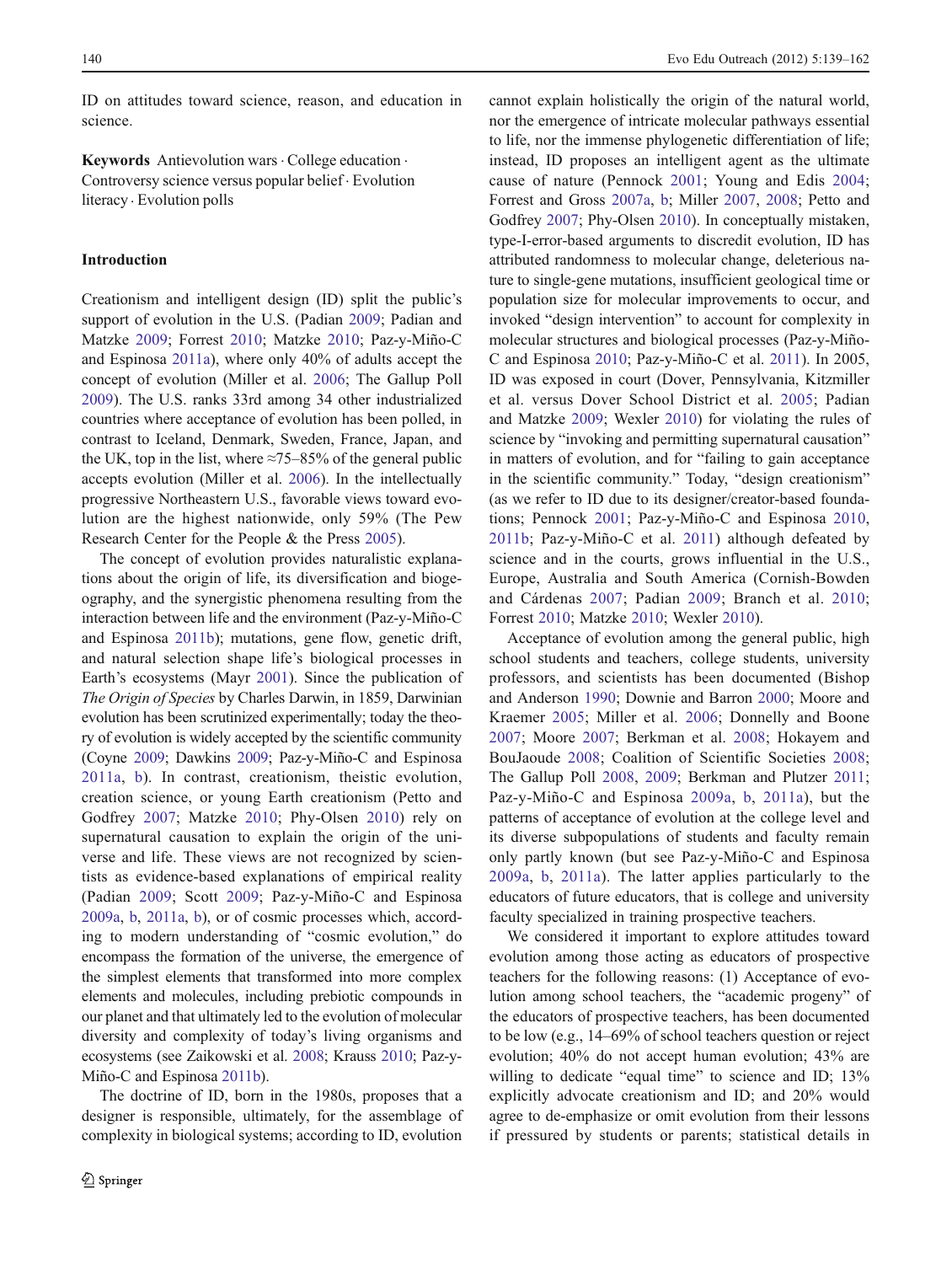Moore [2002;](#page-22-0) National Science Teachers Association [2005](#page-22-0); National Science Foundation [2006](#page-22-0); Berkman and Plutzer [2010,](#page-22-0) [2011\)](#page-22-0). And acceptance is sometimes even lower than among the general public (e.g., 30% general public versus 47% high school biology teachers think that God guided human evolution; Berkman et al. [2008\)](#page-22-0). Still, no connection has been proposed nor investigated between the views of these teachers about evolution and those of the scholars who trained them (i.e., educators of future educators). (2) Although attitudes toward evolution correlate positively with understanding of science/evolution and negatively with religiosity (Bishop and Anderson [1990](#page-22-0); Downie and Barron [2000;](#page-22-0) Trani [2004](#page-23-0); Paz-y-Miño-C and Espinosa [2011a](#page-23-0)), these parameters have not been quantified in subpopulations of educators of prospective teachers (Paz-y-Miño-C and Espinosa [2011a](#page-23-0)). Note that a cultural assumption has been that highly educated faculty are consistently supportive of science and remain distant from belief-based perspectives about the natural world (but see Ecklund and Scheitle [2007](#page-22-0); Gross and Simmons [2009\)](#page-22-0). (3) Because in a recent study we reported surprisingly high (30%) religiosity among New England professors (Paz-y-Miño-C and Espinosa [2011a](#page-23-0)), we suspected differential religiosity between the educators of prospective teachers versus the general faculty and, therefore, lower levels of acceptance of evolution by the educators in respect to the rest of the professors. This suspicion was also based on the predominantly theistic (i.e., God-guided) views about evolution held by current schoolteachers nationwide (data above; Berkman and Plutzer [2010](#page-22-0), [2011\)](#page-22-0); and (4) because acceptance of evolution increases with level of education, from high school graduates (20%; Brumfiel [2005;](#page-22-0) The Gallup Poll [2009](#page-23-0)) to university professors (94%; Paz-y-Miño-C and Espinosa [2011a](#page-23-0), this study), we considered it relevant to quantify support to evolution by the Ph.D. and doctorate-holder educators of prospective teachers in respect to the other populations (i.e., college students and professors outside the field of education).

Here we compare and contrast the views of a representative sample of New England educators of prospective teachers ( $n=62$ ) with those of the general faculty ( $n=244$ ) and college students  $(n=827)$  who were polled in three areas (similar to Paz-y-Miño-C and Espinosa [2011a](#page-23-0)): (1) the controversy over evolution versus creationism versus ID, (2) their understanding of how science and the evolutionary process work, and (3) their religiosity. The samples of both educators of prospective teachers and the general faculty came from 35 colleges and universities; the students' data came from four representative New England institutions: public secular ( $n=161$ ), private secular ( $n=298$ ), religious I ( $n=185$ ), and religious II ( $n=183$ ). Assessing the perception of evolution by educators of prospective teachers versus the general faculty and the students in one of the historically most progressive regions of the U.S. is crucial for determining

the magnitude of the impact of creationism and ID on attitudes toward science, reason, and education in science (Paz-y-Miño-C and Espinosa [2011a](#page-23-0)). The New England states have among the highest evolution education standards in the U.S. (letter grade for coverage of evolution in state science standards: Connecticut D, Maine C, Massachusetts B, New Hampshire A, Rhode Island B, Vermont B; Mead and Mates [2009\)](#page-22-0), however only two out of three New Englanders accept evolution (above). By understanding opinions about evolution among subpopulations of higher education audiences, whose impact in the educational system and society is direct and/ or imminent (e.g., "highly trained" educators of prospective teachers and general faculty, and "in-the-process-of-acquiringeducation" students/future graduates), we aim at improving the approach by which evolution and science are communicated to the public at large, thus contributing to curricular/pedagogical reform for their effective teaching in college and minimizing the negative effects of creationism and ID on the U.S. educational system (Paz-y-Miño-C and Espinosa [2009a,](#page-23-0) [b,](#page-23-0) [2011a,](#page-23-0) [b\)](#page-23-0).

# Methods

Because the statistical patterns of acceptance of evolution by educators of prospective teachers (the focus audience of this study) resulted in an intermediate position between the general faculty (highest scores) and the students (lowest scores), we describe and refer to these three subpopulations in the following order: first, the general faculty (Gen Fac); second, the educators of prospective teachers (Edu); and third, the students (Stu). We keep this approach in tables and figures to facilitate the presentation of the data, analysis, and discussion.

We sampled general faculty and educators of prospective teachers affiliated with 35 academic institutions (17 colleges, 18 universities) that were widely distributed geographically in all New England states (Connecticut, Maine, Massachusetts, New Hampshire, Rhode Island and Vermont; Tables [1](#page-3-0) and [2,](#page-4-0) for institutional details see Table S1). In each state, we selected two public secular, two private secular and two religious colleges and/or universities, except for Maine where only one religious institution was identified (Table S1). We contacted via email (addresses obtained from institutional websites) 992 general faculty according to two criteria (Paz-y-Miño-C and Espinosa [2011a](#page-23-0)): first, members of the biology departments, or close equivalents (e.g., ecology and evolutionary biology, molecular and cell biology, natural sciences), of each institution (regardless of sex), who are usually highly educated in evolution; and second, a similar number of nonbiology faculty, across 40 different disciplines, who were selected randomly (sex ratio 1:1; Table S1). We also contacted via email (same as above) 506 educators of prospective teachers according to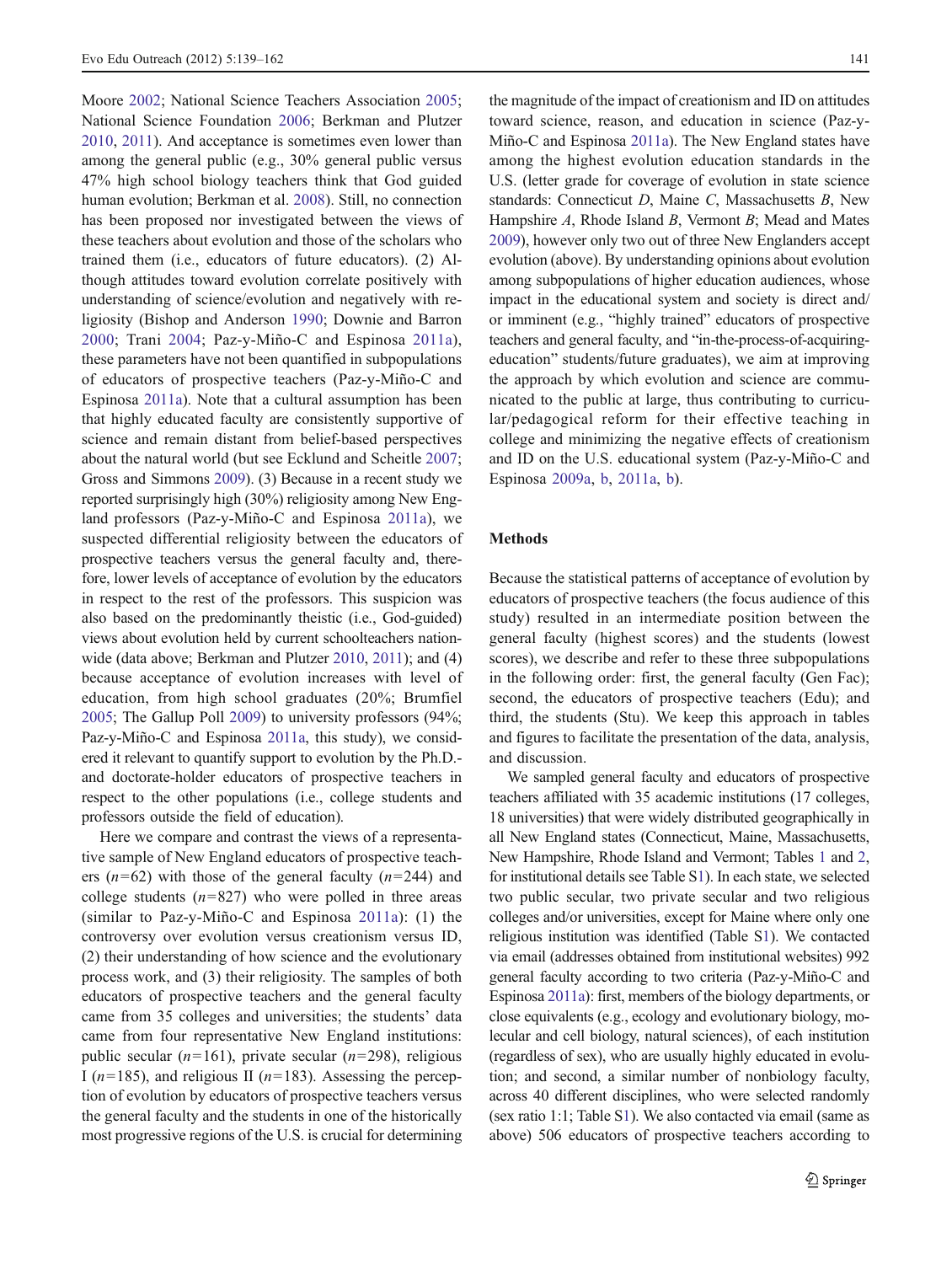<span id="page-3-0"></span>

|                                                                         |              |                                                                                         |                                              |                                |                                 |                                | Table 1 Descriptive statistics of the general faculty and educators of prospective teachers sampled per New England state                                                                                                                                                                                                                                                                                                                                                    |                 |                                                |                           |                          |                                |                                |                                                         |
|-------------------------------------------------------------------------|--------------|-----------------------------------------------------------------------------------------|----------------------------------------------|--------------------------------|---------------------------------|--------------------------------|------------------------------------------------------------------------------------------------------------------------------------------------------------------------------------------------------------------------------------------------------------------------------------------------------------------------------------------------------------------------------------------------------------------------------------------------------------------------------|-----------------|------------------------------------------------|---------------------------|--------------------------|--------------------------------|--------------------------------|---------------------------------------------------------|
| State <sup>a</sup>                                                      |              | General faculty <sup>b</sup>                                                            |                                              |                                |                                 |                                |                                                                                                                                                                                                                                                                                                                                                                                                                                                                              |                 | Educators of prospective teachers <sup>c</sup> |                           |                          |                                |                                |                                                         |
|                                                                         |              | Contacted                                                                               |                                              | Responders                     |                                 |                                |                                                                                                                                                                                                                                                                                                                                                                                                                                                                              |                 | Contacted                                      |                           | Responders               |                                |                                |                                                         |
|                                                                         |              | No. F (%)                                                                               | $M$ $\binom{9}{0}$                           | No. (%)                        | (%)<br>Щ                        | $M$ (%)                        | % in respect to total<br>faculty completing<br>survey                                                                                                                                                                                                                                                                                                                                                                                                                        | Χó.             | $F$ (%)                                        | M $(\%)$                  | No. (%)                  | $\mbox{F}$ (%)                 | M $(%)$                        | educators completing<br>% in respect to total<br>survey |
| Connecticut (CT)                                                        |              |                                                                                         |                                              |                                |                                 |                                |                                                                                                                                                                                                                                                                                                                                                                                                                                                                              |                 |                                                |                           |                          |                                |                                |                                                         |
| Subtotal                                                                |              | 159 73 $(45.9)^d$ 86 $(54.1)^d$                                                         |                                              | $38(23.9)^d$                   | Á                               | $\frac{4}{2}$                  | $15.6^{\circ}$                                                                                                                                                                                                                                                                                                                                                                                                                                                               | 107             | $52(48.6)^d$                                   | 55 $(51.4)^d$             | $12(11.2)^d$             | $\lessapprox$                  | $\sum_{i=1}^{n}$               | $19.4^{\circ}$                                          |
| Maine (ME)                                                              |              |                                                                                         |                                              |                                |                                 |                                |                                                                                                                                                                                                                                                                                                                                                                                                                                                                              |                 |                                                |                           |                          |                                |                                |                                                         |
| Subtotal                                                                |              | $142$ 65 $(45.8)^d$                                                                     | $77 (54.2)^d$                                | $38 (26.8)^d$                  | $\mathbb{A}^{\mathbf{A}}$       | ÁX                             | $15.6^\circ$                                                                                                                                                                                                                                                                                                                                                                                                                                                                 | 64              | $37(57.8)^d$                                   | $27(42.2)^d$              | $6(9.4)^d$               | $\stackrel{\triangle}{\simeq}$ | $\stackrel{\triangle}{\simeq}$ | $9.7^e$                                                 |
| Massachusetts (MA)                                                      |              |                                                                                         |                                              |                                |                                 |                                |                                                                                                                                                                                                                                                                                                                                                                                                                                                                              |                 |                                                |                           |                          |                                |                                |                                                         |
| Subtotal                                                                |              | 144 62 (43.1) <sup>d</sup> 82 (56.9) <sup>d</sup> 34 (23.6) <sup>d</sup>                |                                              |                                | $\stackrel{\triangle}{\simeq}$  | Ź                              | $14.0^{\circ}$                                                                                                                                                                                                                                                                                                                                                                                                                                                               | 54              | $35(64.8)^d$                                   | $19(35.2)^d$              | $6(11.1)^d$              | $\lessapprox$                  | $\lessapprox$                  | $9.7^e$                                                 |
| New Hampshire (NH)                                                      |              |                                                                                         |                                              |                                |                                 |                                |                                                                                                                                                                                                                                                                                                                                                                                                                                                                              |                 |                                                |                           |                          |                                |                                |                                                         |
| Subtotal                                                                | 215          |                                                                                         | 89 $(41.4)^d$ 126 $(58.6)^d$ 50 $(23.3)^d$   |                                | $\mathbb{X}^{\mathsf{A}}$       | ÁN                             | $20.4^{\circ}$                                                                                                                                                                                                                                                                                                                                                                                                                                                               | $\overline{61}$ | 44 (72.1) <sup>d</sup>                         | $17(27.9)^d$              | $10(16.4)^d$             | Ź                              | Ź                              | $16.1^{\circ}$                                          |
| Rhode Island (RI)                                                       |              |                                                                                         |                                              |                                |                                 |                                |                                                                                                                                                                                                                                                                                                                                                                                                                                                                              |                 |                                                |                           |                          |                                |                                |                                                         |
| Subtotal                                                                |              | $178$ 77 (43.3) <sup>d</sup> 101 (56.7) <sup>d</sup> 41 (23.0) <sup>d</sup>             |                                              |                                | $\stackrel{\triangle}{\approx}$ | $\lesssim$                     | $16.8^\circ$                                                                                                                                                                                                                                                                                                                                                                                                                                                                 | 153             | $101 (66.0)^d$                                 | $52(34.0)^d$              | $11 (7.2)^d$             | $\mathbb{X}$                   | $\mathbb{X}$                   | $17.7^{\circ}$                                          |
| Vermont (VT)                                                            |              |                                                                                         |                                              |                                |                                 |                                |                                                                                                                                                                                                                                                                                                                                                                                                                                                                              |                 |                                                |                           |                          |                                |                                |                                                         |
| Subtotal                                                                | 154          |                                                                                         | 74 $(48.1)^d$ 80 $(51.9)^d$ 43 $(27.9)^d$    |                                | $\mathbb{R}^{\mathsf{A}}$       | $\stackrel{\triangle}{\simeq}$ | $17.6^{\circ}$                                                                                                                                                                                                                                                                                                                                                                                                                                                               | 67              | $42(62.7)^d$                                   | $25(37.3)^d$              | $10(14.9)^d$             | $\lessapprox$                  | Ź                              | $16.1^{\circ}$                                          |
| Un-identified                                                           | $\mathbb{E}$ | $\mathbb{X}^{\mathsf{A}}$                                                               | $\mathbb{A}^{\mathbb{A}}$                    | $\stackrel{\triangle}{\simeq}$ | $\mathbb{A}^{\mathcal{A}}$      | $\lessapprox$                  | $\stackrel{\triangle}{\simeq}$                                                                                                                                                                                                                                                                                                                                                                                                                                               | Ź               | $\mathbb{X}^{\mathsf{A}}$                      | $\mathbb{X}^{\mathsf{A}}$ | $\overline{a}$           | Ź                              | $\stackrel{\triangle}{\geq}$   | $11.3^e$                                                |
| Grand totals<br>state                                                   | 992          |                                                                                         | 440 $(44.4)^f$ 552 $(55.6)^f$ 244 $(24.6)^f$ |                                | $(36.9)^e$<br>$90$              | $154(63.1)^e$                  |                                                                                                                                                                                                                                                                                                                                                                                                                                                                              | 506             | 311 $(61.5)^f$                                 | $195 (38.5)^f$            | $62~(12.3)^{\mathrm{f}}$ | $37(59.7)^e$                   | $25(40.3)^e$                   |                                                         |
|                                                                         |              | religious colleges and/or universities were selected, except for                        |                                              |                                |                                 |                                | <sup>a</sup> Data per state corresponds to 35 academic institutions (17 colleges, 18 universities) widely distributed geographically in New England; in each state, two public secular, two private secular and two<br>Maine where only one religious institution was identified; for state-by-state institutional details see Table S1                                                                                                                                      |                 |                                                |                           |                          |                                |                                |                                                         |
|                                                                         |              |                                                                                         |                                              |                                |                                 |                                | <sup>b</sup> General faculty was contacted according to two criteria: first, members of the biology departments, or equivalent, of each institution (regardless of sex), who are usually highly educated in<br>evolution; and second, a similar number of nonbiology faculty, across all disciplines, who were selected randomly (sex ratio, 1:1). The nonbiologists corresponded to random selection of faculty                                                             |                 |                                                |                           |                          |                                |                                |                                                         |
|                                                                         |              | from 40 different disciplines; for details about their fields of expertise see Table S1 |                                              |                                |                                 |                                |                                                                                                                                                                                                                                                                                                                                                                                                                                                                              |                 |                                                |                           |                          |                                |                                |                                                         |
| <sup>6</sup> Educators of prospective teachers were contacted according |              |                                                                                         |                                              |                                |                                 |                                | to three criteria: first, full-time employees affiliated with one or multiple education departments, their subdivisions, programs and<br>subprograms, or equivalents; second, individuals responsible for teaching students enrolled in education programs who plan to become educators themselves; and third, educators affiliated with as<br>many education subfields sponsored by their institutions, of which we identified 32 specializations; for details see Table S1 |                 |                                                |                           |                          |                                |                                |                                                         |
|                                                                         |              |                                                                                         |                                              |                                |                                 |                                | <sup>d</sup> Percentage estimated in respect to subtotal number of general faculty or educators of prospective teachers contacted per state                                                                                                                                                                                                                                                                                                                                  |                 |                                                |                           |                          |                                |                                |                                                         |
|                                                                         |              |                                                                                         |                                              |                                |                                 |                                | Percentage estimated in respect to total number of general faculty $(n=244)$ or educators of prospective teachers $(n=62)$ who responded to the survey                                                                                                                                                                                                                                                                                                                       |                 |                                                |                           |                          |                                |                                |                                                         |
|                                                                         |              |                                                                                         |                                              |                                |                                 |                                | Percentage estimated in respect to total number of general faculty $(n=992)$ or educators of prospective teachers $(n=506)$ contacted to participate in the survey                                                                                                                                                                                                                                                                                                           |                 |                                                |                           |                          |                                |                                |                                                         |

 $\underline{\textcircled{\tiny 2}}$  Springer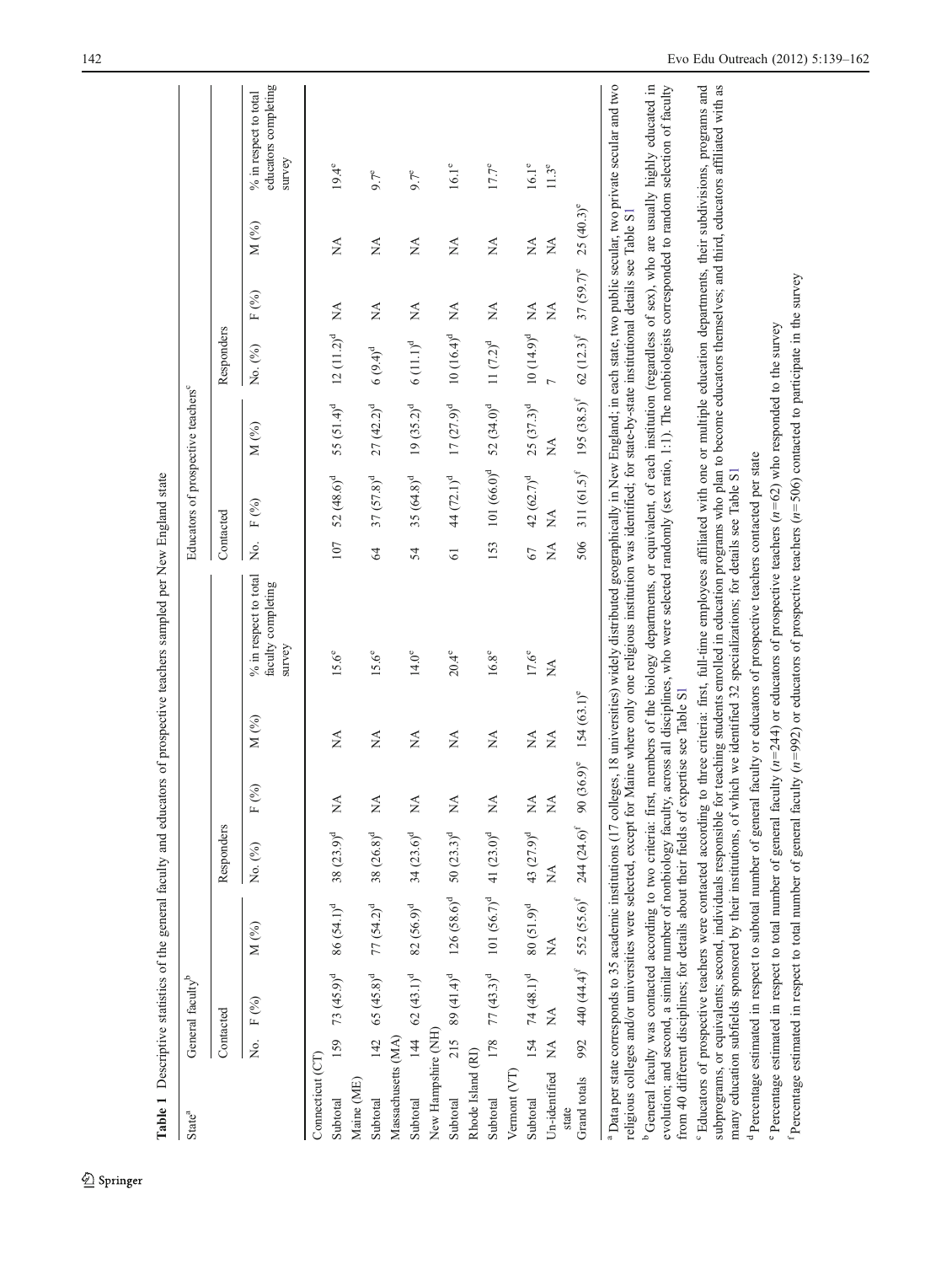<span id="page-4-0"></span>

|  | Table 2 Profile of the general faculty, educators of prospective teachers, and college students who participated in the study |  |  |  |  |  |  |  |  |  |
|--|-------------------------------------------------------------------------------------------------------------------------------|--|--|--|--|--|--|--|--|--|
|--|-------------------------------------------------------------------------------------------------------------------------------|--|--|--|--|--|--|--|--|--|

|                   | General faculty           | Educators              | Students                 | Grand Totals      |
|-------------------|---------------------------|------------------------|--------------------------|-------------------|
|                   | No. $(\%)$                | No. $(\%)$             | No. $(\%)$               | No. $(\%)$        |
| Total             | 244 $(21.5)^a$            | 62 $(5.5)^{a}$         | 827 $(73.0)^a$           | $1,133$ $(100)^a$ |
| Females           | 90 $(36.9)^{b}$           | 37 $(59.7)^{b}$        | 509 $(61.5)^{b}$         | 636 $(56.1)^a$    |
| Males             | 154 $(63.1)^b$            | 25 $(40.3)^{b}$        | 318 $(38.5)^b$           | 497 $(43.9)^{a}$  |
| PhD degree        | 220 $(90.2)^{b}$          | 49 $(79.0)^b$          | NA                       | $269 (23.7)^a$    |
| Doctorate degree  | 7 $(2.9)^{b}$             | $5(8.1)^{b}$           | NA                       | $12 (1.1)^a$      |
| Masters degree    | 17 $(6.9)^{b}$            | 6 $(9.7)^{b}$          | NA                       | $23 (2.0)^a$      |
| Bachelors degree  | <b>NA</b>                 | $2(3.2)^{b}$           | <b>NA</b>                | $2(0.2)^a$        |
| Freshman          | <b>NA</b>                 | <b>NA</b>              | 213 $(25.8)^{b}$         | 213 $(18.8)^a$    |
| Sophomore         | NA.                       | NA.                    | 192 $(23.2)^{b}$         | 192 $(16.9)^a$    |
| Junior            | NA                        | NA.                    | 182 $(22.0)^b$           | 182 $(16.1)^a$    |
| Senior            | NA                        | <b>NA</b>              | 240 $(29.0)^{b}$         | 240 $(21.2)^a$    |
| New England       | 104 $(42.6)^{bc}$         | 25 $(40.3)^{bc}$       | 630 $(76.2)^{bc}$        | 759 $(67.0)^a$    |
| East Coast        | 43 $(17.6)^{bd}$          | $15 (24.2)^{bd}$       | 124 $(15.0)^{bd}$        | 182 $(16.1)^a$    |
| Other states      | 67 $(27.5)^{be}$          | 21 $(33.9)^{be}$       | 50 $(6.0)^{be}$          | 138 $(12.2)^a$    |
| Foreign countries | 30 $(12.3)$ <sup>bf</sup> | $1(1.6)$ <sup>bf</sup> | 23 $(2.8)$ <sup>bf</sup> | 54 $(4.7)^{a}$    |

<sup>a</sup> Percentages in respect to grand total number of participants or "responders" to the survey  $(n=1,133)$ , which is a fraction of the number of general faculty (n=992) plus educators of prospective teachers (n=506) and students (n=17,621; institutions: public=7,982, private=3,806, religious I=  $3,910$ , religious II=1,923) contacted via email and asked to take part in the study. For statistical details concerning profiles of those contacted, all responders, and their institutional affiliations and profiles see Tables S1 and S2

<sup>b</sup> Percentages in respect to total number of participants per group of general faculty  $(n=244)$ , educators of prospective teachers  $(n=62)$ , and college students ( $n=827$ ; institutions: public=161, private=298, religious I=185, religious II=183; see Table S2 for statistical details concerning students and their institutions)

<sup>c</sup> New England: general faculty natives corresponded to MA, 13.7%; CT, 6.8%; VT, 6.8%; ME, 5.9%; NH, 4.9%; and RI, 4.5%; educators of prospective teachers natives corresponded to MA, 16.2%; RI, 9.7%; NH, 4.8%; VT, 4.8%; CT, 3.2%; and ME, 1.6%; and student natives corresponded to MA, 43.6%; RI, 13.7%; CT, 12.3%; NH, 3.5%; VT, 1.6; and ME, 1.5%

 $^{\text{d}}$  East Coast: general faculty natives corresponded to NY, 9.6%; PA, 4.4%; NJ, 2.4%; MD and VA, 1.2%; educators of prospective teachers natives corresponded to NY, 12.9%; PA, 4.8%; MD, 3.3%; NJ, 1.6%; and VA, 1.6%; and students natives corresponded to NY, 7.3%; NJ, 3.8%; PA, 1.7%; MD, 1.2%; DE and VA, 1.0%

<sup>e</sup> Other states: general faculty natives corresponded to CA, 7.3%; MI, 3.6%; CO and TX 2.5%; IL, 2.0%; OH, 1.6%; and 17 other states plus Puerto Rico, 10.5%; nativity of educators of prospective teachers corresponded to CA, 8.1%; FL, 3.2%; IL, 3.2%; WI, 3.2%; TX, 3.2%; MO, OK, OR plus Puerto Rico, 6.6%; and four unidentified states, 6.4%; and nativity of students corresponded to AZ, CA, CO, FL, GA, HI, IL, IN, KT, MI, MN, MO, NM, OH, OR, SC, TN, TX, WA, WI, plus Puerto Rico and four unidentified states, 6.0%

<sup>f</sup> Foreign countries: general faculty corresponded to fifteen nationalities, including Europe and UK, 7.6%; Canada, 2.4%; and Australia, China, Libya, and Brazil, 2.3%; educators of prospective teachers corresponded to one UK nationality, 1.6%; and students corresponded to twenty nationalities, including Bosnia, Brazil, Canada, Cameroon, Cape Verde, Ecuador, France, Ghana, India, Japan, Korea, Latvia, Lebanon, Peru, Portugal, Philippines, Romania, Rwanda, UK, and Zimbabwe, 2.8%

three criteria: first, full-time employees affiliated with one or multiple education departments, their subdivisions, programs and subprograms, or equivalents; second, individuals responsible for teaching students enrolled in education programs who, themselves, plan to become educators; and third, educators affiliated with as many education subfields sponsored by their institutions, of which we identified 32 specializations (Tables [1](#page-3-0) and 2; for statistical details see Table S1). To compare the views of both the New England general faculty and the educators of prospective teachers with those of college students, we surveyed students from four representative New England institutions (email requests to all enrolled students;  $n=17,621$ : public secular University of Massachusetts Dartmouth (UMassD Pub: 7,982 students contacted), private secular Roger Williams University (RWU Priv: 3,806), religious I Providence College (PC Rel I: 3,910), and religious II Salve Regina University (SRU Rel II: 1,923) (Table 2; for detailed profiles of students and their institutions, see Table S2). Because the student population from the public secular institution was particularly large (45.3% of all students), we included one private (Priv) and two religious institutions (Rel I and II) to improve the representation of both public versus private and secular versus religious student profiles in respect to the profiles of the Gen Fac and Edu, as follows: (1) Gen Fac and Edu contacted: 33.3% public versus 66.7% private; Stu contacted: 45.3% public versus 54.7% private; and (2) Gen Fac and Edu contacted: 66.7% secular versus 33.3% religious; Stu contacted: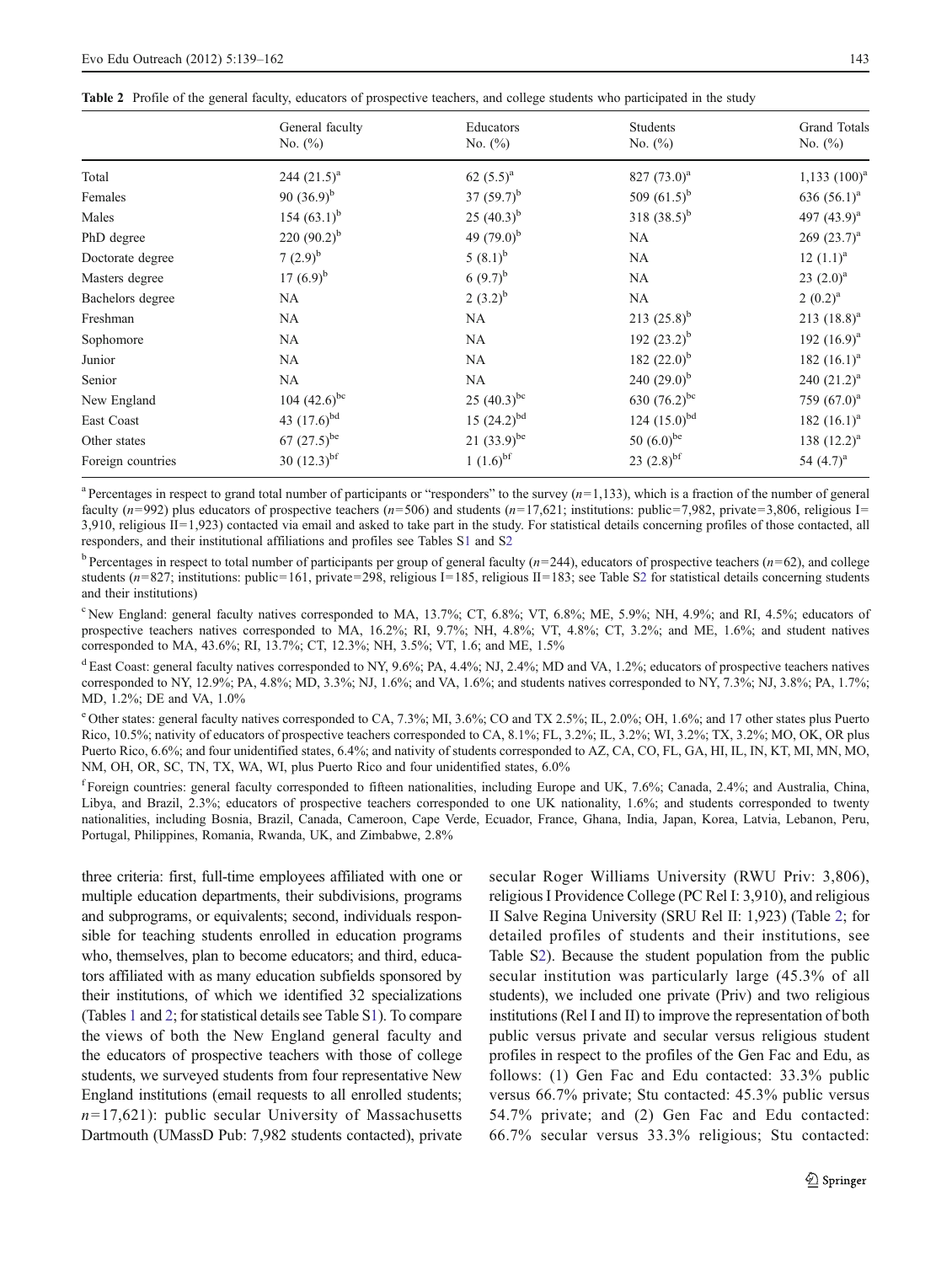66.9% secular versus 33.1% religious (percentages generated from Tables S1 and S2).

General faculty, educators of prospective teachers, and student profiles of those who responded to the survey were comparable in respect to residency and workplace location (New England states) but differed, as we expected, in respect to place of birth (general faculty usually belong to diverse cultural backgrounds: New England 42.6%, East Coast 17.6%, other states 27.5%, foreign countries 12.3%; educators of prospective teachers, as faculty themselves, also belonged to diverse cultural backgrounds: New England 40.3%, East Coast 24.2%, other states 33.9%, foreign countries 1.6%; and students mean Pub+Priv+Rel I+Rel II: New England 76.2%, East Coast 15.0%, other states 6.0%, foreign countries 2.8%; Table [2](#page-4-0)). They also differed in respect to level of education (general faculty: Ph.D. holders, 90.2%; doctoral degree or equivalent, 2.9%; and masters degree, 6.9%; educators of prospective teachers: Ph.D. holders, 79.0%; doctoral degree or equivalent, 8.1%; masters degree, 9.7%; and bachelors degree, 3.2%; and students mean Pub+ Priv+Rel I+Rel II: freshman, 25.8%; sophomore, 23.2%; junior, 22.0%; and senior, 29.0%; Table [2\)](#page-4-0).

One thousand one hundred and thirty three general faculty  $(n=244, 21.5%)$ , educators of prospective teachers  $(n=62, 5.5\%)$ , and students  $(n=827, 73.0\%)$  responded to a ten-question anonymous and voluntary online survey (procedures similar to Paz-y-Miño-C and Espinosa [2009a,](#page-23-0) [b,](#page-23-0) [2011a](#page-23-0)) to assess their views about evolution, creationism, and intelligent design (questions 1–7, below), as well as about their understanding of how the evolutionary process works (questions 8–9, below), and their religiosity (question 10, below). The level of understanding of science was assessed by asking three subquestions within the general online survey (as in Paz-y-Miño-C and Espinosa [2011a](#page-23-0); for specifics see Indexes below). All participants were free to withdraw from the survey at any time; no risks or discomfort were involved in the study. The Institutional Review Board of UMassD approved the general faculty (surveyed during the first week of April and third week of May 2010), the educators of prospective teachers (fourth week of March and first week of April 2011), the UMassD students' study (second week of September 2009), the Human Subjects/Institutional Review Boards of RWU (third week of October 2009), PC (third week of April 2009), and SRU (fourth week of April 2011) approved the surveying of their own students. All participants answered questions 1–10 (but see exception in question 9, below) in order and were instructed to not skip or go back to previous questions to fix and/or compare answers. Questions 1–7 had five (a–e) choices per question; questions 8–9 and 10 were true/false and had five  $(a-e)$  or three  $(a-c)$  subcomponents (=each true/false), respectively. All choices per question, including the true/false options, were presented randomly, and only

one choice was possible per question–except for questions 8–10 that allowed responders to select true or false in each of the subcomponents (i.e., questions 8–9: true/false for a or b or c or d or e; question 10: true/false for a or b or c). For the purpose of reporting the data in this article and matching the description of each question with the figure legends (results, below), here we state the questions as follows (similar to Paz-y-Miño-C and Espinosa [2009a,](#page-23-0) [b](#page-23-0), [2011a\)](#page-23-0):

Questions Addressing Views about Evolution, Creationism, and ID

Question 1: Evolution, creationism, and intelligent design in the science class. Which of the following explanations about the origin and development of life on Earth should be taught in science classes? a=evolution, b=equal time to evolution, creationism, intelligent design,  $c=$ creationism, d=intelligent design, e=do not know enough to say.

Question 2: Intelligent design (ID). Which of the following statements is consistent with ID?  $a=ID$  is not scientific but has been proposed to counter evolution based on false claims,  $b=ID$  is religious doctrine consistent with creationism,  $c = no$  opinion,  $d = ID$  is a scientific alternative to evolution and of equal scientific validity among scientists,  $e=ID$  is a scientific theory about the origin and evolution of life on Earth.

Question 3: Evolution and your reaction to it. Which of the following statements fits best your position concerning evolution? a=hearing about evolution makes me appreciate the factual explanation about the origin of life on Earth and its place in the universe,  $b$ =hearing about evolution makes no difference to me because evolution and creationism are in harmony, c=hearing about evolution makes me uncomfortable because it is in conflict with my faith,  $d=$  hearing about evolution makes me realize how wrong scientists are concerning explanations about the origin of life on Earth and the universe,  $e=$ do not know enough to say.

Question 4: Your position about the teaching of human evolution. With which of the following statements do you agree?  $a=I$  prefer science courses where evolution is discussed comprehensively and humans are part of it,  $b=I$ prefer science courses where plant and animal evolution is discussed but not human evolution,  $c=I$  prefer science courses where the topic evolution is never addressed,  $d=I$ avoid science courses with evolutionary content,  $e=do$  not know enough to say.

Question 5: Evolution in science exams. Which of the following statements fits best your position concerning science exams? a=general faculty and educators of prospective teachers: instructors should have no problem giving exams with questions concerning evolution, or students: I have no problem answering questions concerning evolution,  $b =$ science exams should always include some questions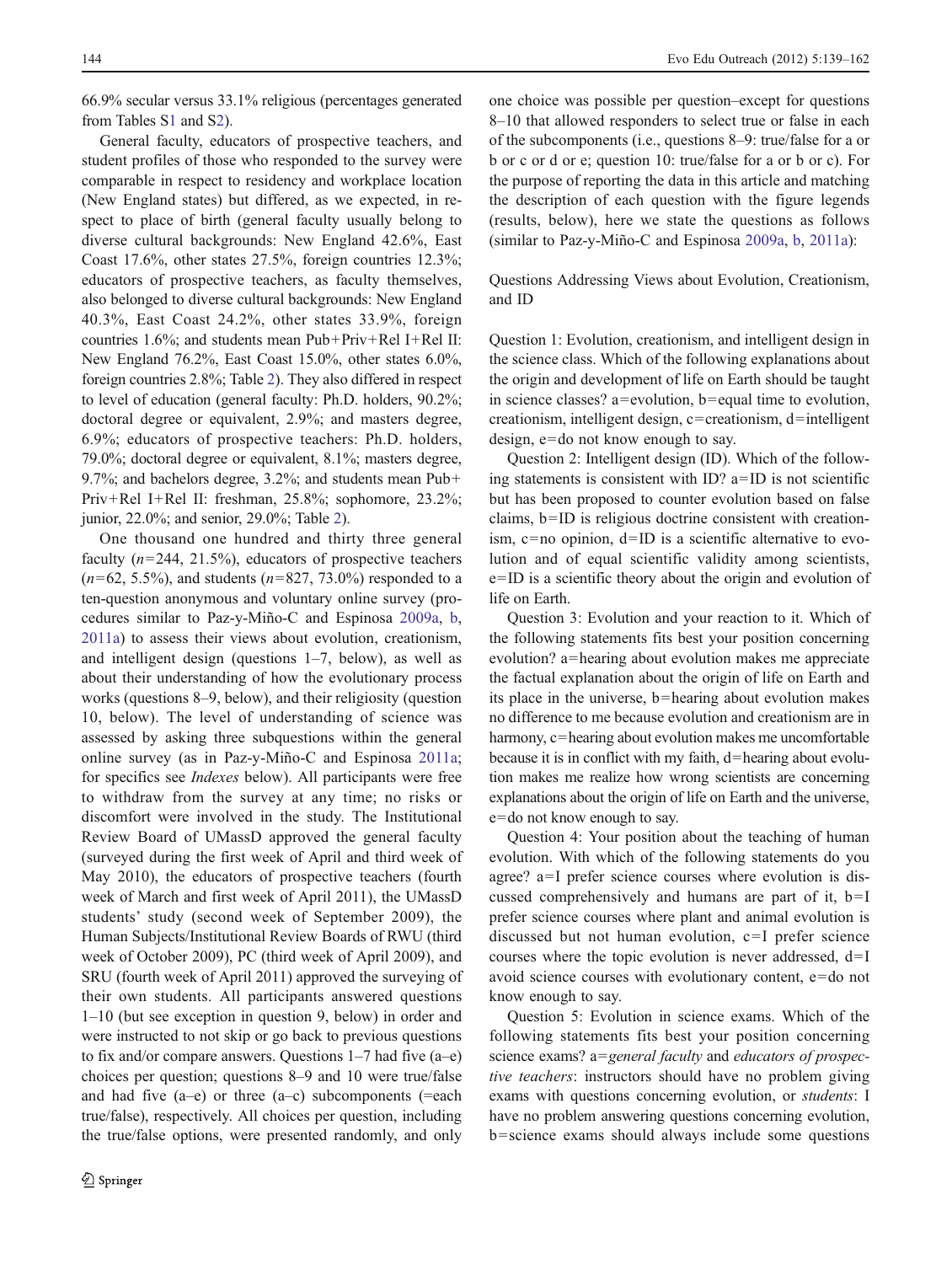concerning evolution,  $c = general$  faculty and educators of prospective teachers: students should prefer to not answer questions concerning evolution, or students: I prefer to not answer questions concerning evolution,  $d = general$  *faculty* and educators of prospective teachers: students should never answer questions concerning evolution, or students: I never answer questions concerning evolution,  $e=do$  not know enough to say.

Question 6: Your willingness to discuss evolution. Select the statement that describes you best:  $a=I$  accept evolution and express it openly regardless of other's opinions,  $b=no$ opinion,  $c=I$  accept evolution but do not discuss it openly to avoid conflicts with friends and family,  $d=I$  believe in creationism and express it openly regardless of others' opinions,  $e=I$  believe in creationism but do not discuss it openly to avoid conflicts with friends and family.

Question 7: Your overall opinion about evolution (question adapted from Miller et al. [2006\)](#page-22-0). Select the statement with which you agree most about "*evolution is*": a=definitely true, b=probably true, c=definitely false, d=probably false, e=do not know enough to say.

# Questions Addressing Views about the Evolutionary Process

Question 8: An acceptable definition of evolution. Indicate if each of the following definitions of evolution is either true or false:  $a = \text{gradual process}$  by which the universe changes, it includes the origin of life, its diversification and the synergistic phenomena resulting from the interaction between life and the environment; b=directional process by which unicellular organisms, like bacteria, turn into multicellular organisms, like sponges, which later turn into fish, amphibians, reptiles, birds, mammals and ultimately humans, the pinnacle of evolution;  $c = \text{gradual process by}$ which monkeys, such as chimpanzees, turn into humans; d=random process by which life originates, changes, and ends accidentally in complex organisms such as humans;  $e =$ gradual process by which organisms acquire traits during their lifetimes, such as longer necks, larger brains, resistance to parasites, and then pass on these traits to their descendants.

Question 9: Evidence about the evolutionary process. Indicate if each of the following statements about evolution is either true or false:  $a=$ all current living organisms are descendants of common ancestors, which have evolved for thousands, millions or billions of years;  $b =$ humans are apes, relatives of chimpanzees, bonobos, gorillas, and orangutans;  $c$ =the hominid (human lineage) fossil record is so poor that scientists cannot tell with confidence that modern humans evolved from ancestral forms;  $d$ =the origin of the human mind and consciousness cannot be explained by evolution, e=the universe, our solar system, and planet Earth are finely tuned to embrace human life.

Question Addressing Responders' Religiosity

Question 10: Your religiosity. Indicate if each of the following statements about religiosity is either true or false, select all that apply (question adapted from Pew Global Attitudes Project [2007\)](#page-23-0): a=faith in God is necessary for morality, b=religion is very important in my life,  $c=I$  pray at least once a day.

# Understanding of Science, Evolution, and Religiosity Indexes

The Pew Global Attitudes Project ([2007\)](#page-23-0) has used the three choices of Question 10 (above) to generate a religiosity index (RI), a powerful predictor of religious views worldwide (47 countries), which we applied to our New England general faculty, educators of prospective teachers, and student samples. RI ranges from 0 to 3 (least to most religious):  $+1$  if responders believe that *faith* in God is necessary for morality,  $+1$  if religion is very important in their lives, and  $+1$  if they pray daily.

To account for the levels of understanding of science and the evolutionary process, we generated two descriptive indexes (science index (SI), evolution index (EI); similar to Paz-y-Miño-C and Espinosa [2011a](#page-23-0)), analogous to RI (above). Thus, we could compare levels of understanding of science (SI) and evolution (EI) with level of religiosity (RI). Note that scholars in the field of attitudes toward evolution have postulated (Bishop and Anderson [1990](#page-22-0); Downie and Barron [2000](#page-22-0); Trani [2004;](#page-23-0) Paz-y-Miño-C and Espinosa [2009a](#page-23-0), [b](#page-23-0)) and quantified (Paz-y-Miño-C and Espinosa [2011a\)](#page-23-0) that these three factors are associated with an individual's acceptance of evolution. Our SI and EI range from 0 to 3 (lower to higher levels of understanding of science and evolution) and rely on three questions each, which were selected from a pool of five questions about science and ten about evolution (all part of the entire online surveys); the suitable questions for each index showed variability between the responses by the general faculty, the educators of prospective teachers, and the students, and were, therefore, informative for discriminating among the three groups:  $SI + 1$  if responders rejected the idea that scientific theories are based on opinions by scientists, +1 if they disagreed with the notion that scientific arguments are as valid and respectable as their non-scientific counterparts, and  $+1$  if they rejected the statement that crime-scene and accident-scene investigators use a different type of scientific method to investigate a crime or an  $accident$ ; EI +1 if responders rejected the idea that *organisms* acquire beneficial traits during their lifetimes and then pass on these traits to their descendants, +1 if they disagreed with the notion that during evolution monkeys such as chimpanzees can turn into humans, and +1 if they rejected the statement that the origin of the human mind and consciousness cannot be explained by evolution.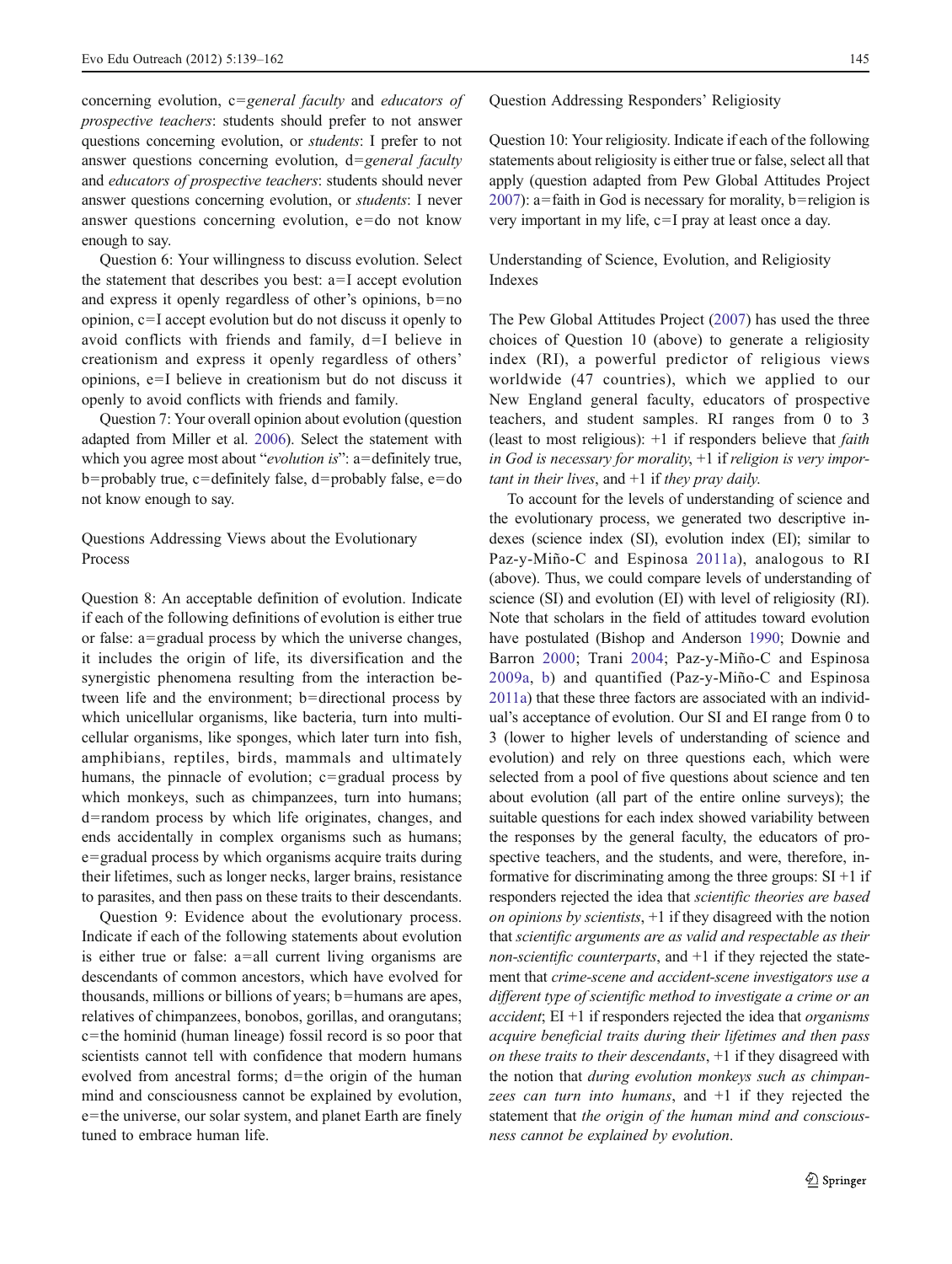#### Statistical Analyses

For the five-choice questions  $(1–7)$ , we compared the New England general faculty (Gen Fac) versus the educators of prospective teachers (Edu) versus the college students from four types of academic institutions (Stu: Pub+Priv+Rel I+Rel II) and analyzed separately the data generated in each of the questions (i.e., questions 1, 2, 3, 4, 5, 6, or 7; choices a–e). Data from each question were organized in  $3 \times 5$  contingency tables, for example, Gen Fac, Edu, Stu×a–e (Chisquare tests, null hypotheses rejected at  $P \leq 0.05$ ). Because questions 1, 3, 4, 5, 6, or 7 had none or very few responders (<5%; note that Chi-square analyses are inaccurate when over 20% of the expected values are less than 5; Siegel and Castellan [1988](#page-23-0)) in one, two, or three of the choices (e or de or cde), we eliminated such choices and created  $3\times 2$ ,  $3\times 2$ ,  $3\times 2$ ,  $3\times 2$ ,  $3\times 3$ , and  $3\times 2$  contingency tables for the remaining groups in each question, respectively (Chisquare tests, null hypotheses rejected at  $P \le 0.05$ ). For the true/false questions 8–9 and 10, we organized the data corresponding to each subcomponent of the question (questions 8–9: subcomponents a–e; question 10: subcomponents a–c) in separate  $2 \times 3$  contingency tables per each of the five or three subcomponents per question, respectively. For example, questions 8–9, subcomponents a or b or c or d or e (each separately): true, false×Gen Fac, Edu, Stu, and question 10, subcomponents a or b or c (each separately): true, false×Gen Fac, Edu, Stu (Chi-square tests, null hypotheses rejected at  $P \leq 0.05$ ). Note that for question 9, we could only sample students from the religious II institution (SRU Rel II), thus we compared general faculty versus educators of prospective teachers versus the compiled data of students from three institutions: Pub+Priv+Rel II. Pairwise comparisons between relevant groups in all questions were analyzed with sign test two-tail, null hypotheses rejected at  $P \leq 0.05$ . Although we instructed participants to not skip questions, they could do it freely (see Human Subjects/Institutional Review Boards' policies, above); therefore, the total number of general faculty, educators of prospective teachers, or student responders per question varied, as reported in the figure captions (below): Gen Fac mean=230,  $r=216-244$ ; Edu mean=55,  $r=48-62$ ; and Stu mean=681,  $r=576-791$  (note that 827 students responded as a whole to the 10 questions in the survey, but a maximum of 791 students completed the question with the most responses, i.e., question 2; see caption in Fig. [2](#page-9-0) below). The SI, EI, and RI indexes (above) did range from 0 to 3 each; we generated them for the general faculty, the educators of prospective teachers, and the students, and analyzed the raw data of each index separately as function of subpopulation (i.e., SI, Gen Fac versus Edu versus Stu; EI, Gen Fac versus Edu versus Stu; and RI, Gen Fac versus Edu versus Stu) with Kruskal–Wallis one-way analysis of variance

(ANOVA) on ranks (null hypotheses rejected at  $P \le 0.05$ ). Pair-wise comparisons between relevant groups in each index were analyzed with a two-tailed Dunn test (appropriate for unequal group size comparisons in rank-based ANOVA; Siegel and Castellan [1988\)](#page-23-0), null hypotheses rejected at  $P \le 0.05$ . Linear regression was used to analyze the association between the 0–3 levels of: SI (dependent variable) versus RI (independent variable), or EI (dependent variable) versus RI (independent variable), or EI (dependent variable) versus SI (independent variable) within each of the subpopulations (i.e., Gen Fac: SI versus RI, EI versus RI, and EI versus SI; Edu: SI versus RI, EI versus RI, and EI versus SI; and Stu: SI versus RI, EI versus RI, and EI versus SI). Because we hypothesized directionality in the inverse association between level of understanding of science/evolution (dependent variables) and level of religiosity (independent variable), as well as a positive association between level of understanding of evolution (dependent variable) and level of understanding of science (independent variable), we used one-tail tests to reject null hypothesis at  $P \leq 0.05$ .

# Results

Survey Response Rates and Representativeness of the Samples

General Faculty Two hundred and forty four (24.6%) of the 992 general faculty contacted to participate in the study  $(F=0)$ 44.4%,  $M=55.6\%$ ; 40 disciplines) completed the survey (Table [1](#page-3-0); see details in Table S1), a response rate comparable to analogous email/online studies  $(=24\%$ , The Pew Research Center for the People & the Press [2009](#page-23-0)). The average number of general faculty contacted per state was 165 ( $r=142-215$ ) and the average percent of responders per state was  $25$  ( $r=23.0-27.9$ ; Table [1\)](#page-3-0). Of all responders  $(n=244)$ , 36.9% were females and 63.1% were males (Table [1\)](#page-3-0).

Educators of Prospective Teachers Sixty-two (12.3%) of the 506 educators of prospective teachers contacted to participate in the study ( $F=61.5\%$ , M=38.5%; 32 specializations) completed the survey (Table [1](#page-3-0); see details in Table S1), a lower response rate than the general faculty (above) but consistent with the parameters of sample representativeness and statistical confidence (see "Representativeness of the Samples and Statistical Confidence" below); note that scholars of survey methodology no longer attribute primary validity to response rates (Groves et al. [2009](#page-22-0); Berkman and Plutzer [2011](#page-22-0)) but rather to demographic segmentation and low variance in responses (van Bennekom [2002\)](#page-23-0), as in this study. The average number of educators of prospective teachers contacted per state was 84 ( $r=54-153$ ; Table [1\)](#page-3-0), and the average percent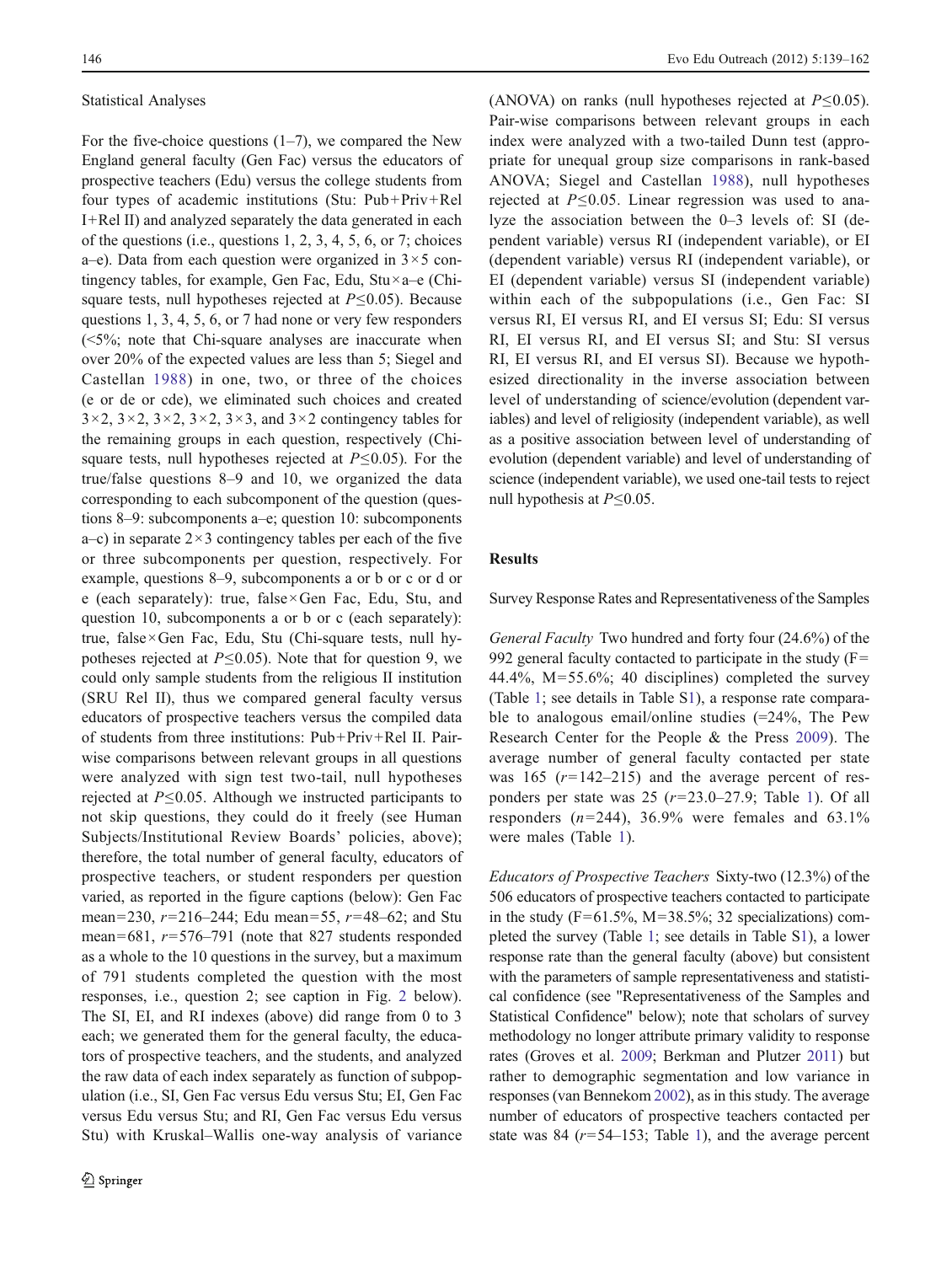of responders per state was 12  $(r=7.2-16.4;$  Table [1\)](#page-3-0). Of all responders  $(n=62)$ , 59.7% were females and 40.3% were males (Table [1](#page-3-0)).

Students Eight hundred and twenty-seven (4.7%) of the 17,621 students contacted to participate in the study completed the survey (Table [2](#page-4-0); see details in Table S2). Response rate by students varied among institutions: Pub 161 (2.0% of 7,982 contacted), Priv 298 (7.8% of 3,806 contacted), Rel I 185 (4.7% of 3,910 contacted), and Rel II 183 (9.5% of the 1,923 contacted; Tables [2](#page-4-0) and S2); these values were consistent with previous online sampling of these institutions where the demographic profile of participants in the surveys resembled closely the institutional profiles (Paz-y-Miño-C and Espinosa [2009a,](#page-23-0) [b](#page-23-0), [2011b\)](#page-23-0). Of all responders  $(n=827)$ , 61.5% were females and 38.5% were males (Tables [2](#page-4-0) and S2).

Representativeness of the Samples and Statistical Confidence We consider our samples statistically representative of the New England general faculty, educators of prospective teachers, and students for the following reasons: (1) The demographic segmentation of responders (i.e., percent of responders per state and type of institution as function of the segmentation of those contacted) was in accordance with the demographics of the entire populations participating in the study (Tables [1,](#page-3-0) [2,](#page-4-0) S1 and S2). Note that the response rate per state as function of those completing the survey was statistically similar between Gen Fac and Edu (Chi-square= $2.150$ ,  $df=5$ ,  $P=0.828$ ; data extracted from Table [1](#page-3-0)), as well as the Gen Fac and Edu demographic profiles for New England, East Coast, and other states in the U.S. (Chi-square=1.116,  $df=2$ ,  $P=0.572$ ; data extracted from Table [2\)](#page-4-0), but not when foreign countries were included in the comparison (Chi-square= 8.648,  $df=3$ ,  $P=0.034$ ; data extracted from Table [2](#page-4-0)). Due to the rareness of international faculty (1.6%) among the educators of prospective teachers, the latter did not skew the pattern of responses. The students' demographic profiles closely matched those of the entire student populations at their institutions, as well as their New England (76.2%) and East Coast (15%) upbringing (Tables [2](#page-4-0) and S2); their responses were, therefore, pooled in a single group of students (Table [2\)](#page-4-0) to homogenize their public-, private- secular or religious backgrounds, thus matching the students' profiles with those of the general faculty and the educators (note that independent analysis of New England student views about evolution have been published; Paz-y-Miño-C and Espinosa [2009a,](#page-23-0) [b,](#page-23-0) [2011a\)](#page-23-0). (2) The responses were tightly clustered (low variance is associated with satisfactory accuracy; see van Bennekom [2002](#page-23-0)) in each sample of Gen Fac, Edu, and Stu that we used to generate the index SI (variance: Gen Fac=0.495, Edu=1.036, and Stu=0.910), EI (variance: Gen Fac=0.431, Edu=0.729, and Stu=0.682), and religiosity index RI (variance: Gen Fac=

0.703, Edu=1.028, and Stu=1.190), from which we drew broad conclusions about acceptance of evolution in the context of the responders' understanding of science/evolution and level of religiosity (see Figs. [11](#page-15-0), [12](#page-16-0), and [Discussion](#page-17-0)). (3) The margin of error per sample at 95% certainty and 50% response distribution was consistent with conventional polling of public opinions of variable sizes (see van Bennekom [2002\)](#page-23-0), as follows: Gen Fac±5.5%, Edu±11.7%, and Stu±3.3% (sample size calculator Raosoft [2011](#page-23-0)); note that by mentally adding and/or subtracting the margin of error values to/from the percentile responses in each question (results Figs. [1](#page-9-0), [2,](#page-9-0) [3,](#page-9-0) [4,](#page-10-0) [5,](#page-10-0) [6,](#page-10-0) [7](#page-10-0), [8,](#page-11-0) [9](#page-11-0) and [10,](#page-12-0) below) the differential response pattern between Gen Fac, Edu, and Stu persists. (4) The Gen Fac, Edu, and Stu held consistently high, middle, and low percentile levels of agreement/disagreement, respectively in each of the ten survey questions (except for a nonstatistical difference in question 5; see Fig. [5\)](#page-10-0); and (5) the response rates of the general faculty (24.6%), educators of prospective teachers  $(12.3\%)$ , and students  $(4.7\%)$ , in respect to the total populations contacted, were analogous to comparable studies of public opinions in the U.S. (The Pew Research Center for the People & the Press [2009](#page-23-0)) and consistent with our previous studies (Paz-y-Miño-C and Espinosa [2009a](#page-23-0), [b](#page-23-0), [2011a](#page-23-0)); note observation about modern views on surveys validity based on response rates (above).

## Views about Evolution, Creationism, and ID

Evolution, Creationism, and Intelligent Design in the Science Class The general faculty, educators of prospective teachers, and students differed in their views about the teaching of evolution (Fig. [1](#page-9-0); Chi-square=23.968,  $df=2$ ,  $P \le 0.001$ : 96.3% of the general faculty versus 86.2% of the educators of prospective teachers versus 70.7% of the students considered that evolution should be taught in science classes as an explanation about the origin and development of life on Earth; in contrast, 3.7% of the general faculty versus 13.8% of the educators of prospective teachers versus 29.3% of the students favored equal time to evolution, creationism and intelligent design. Educators of prospective teachers had intermediate percentile levels of support for the exclusive teaching of evolution between the general faculty (high) and the students (low), but were statistically similar to both groups; only the general faculty differed statistically from the students (sign test two-tail pair-wise comparison P≤0.05; Fig. [1\)](#page-9-0). Although the general faculty support for the "equal time" option was negligible (3.7%), at least one in seven educators of prospective teachers (13.8%) and one in three students (29.3%) favored it (Fig. [1](#page-9-0)). Note that concerning the "equal time" option, the views of each group were statistically different (sign test two-tail pair-wise comparison  $P \le 0.05$ ; Fig. [1\)](#page-9-0), and the educators of prospective teachers placed intermediate.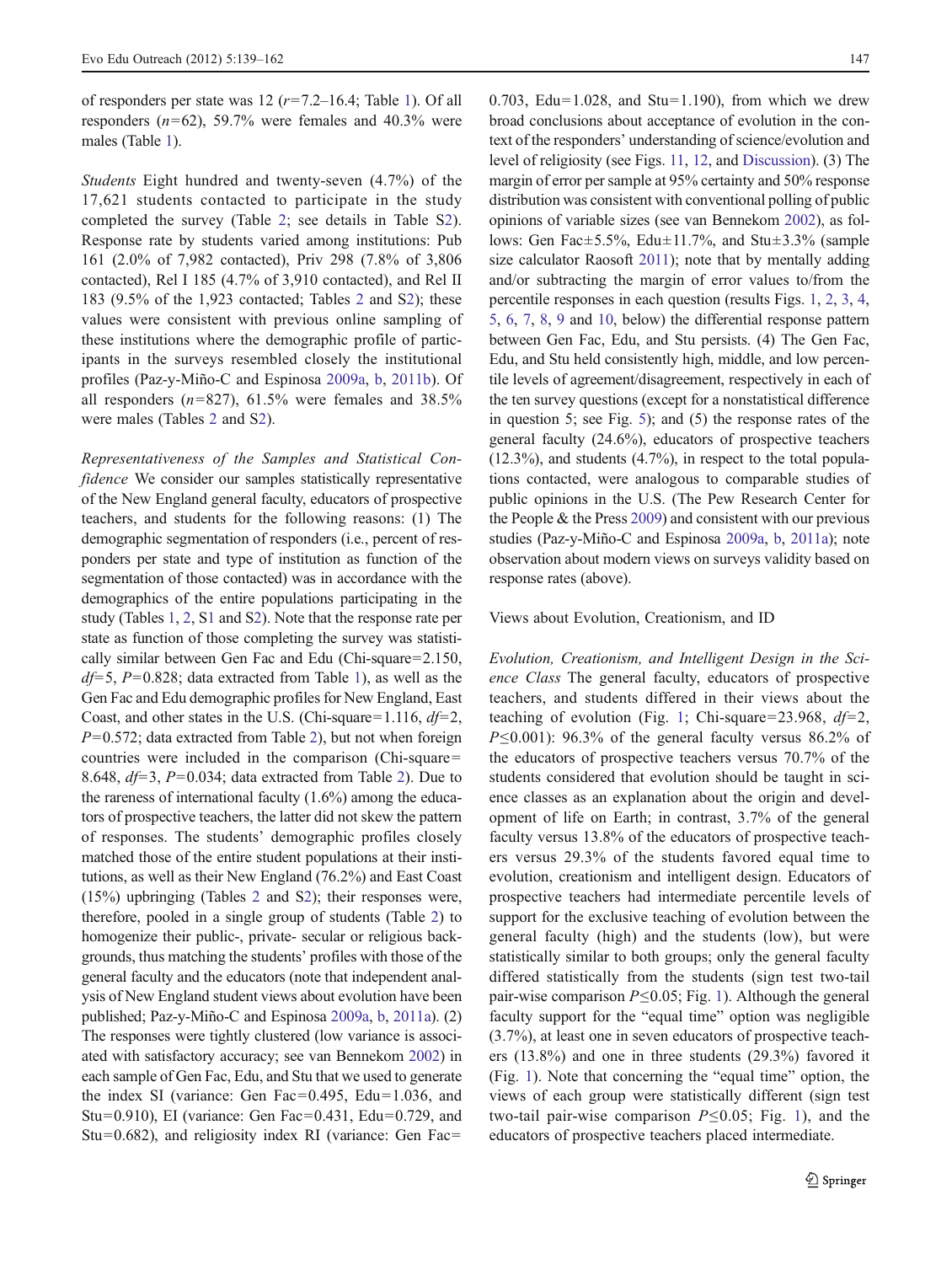<span id="page-9-0"></span>



Fig. 1 Percentage of New England general faculty (Gen Fac, white bars left), educators of prospective teachers (Edu, black bars center), and college students (Stu, white bars right) who consider one of the following explanations about the origin and development of life on Earth should be taught in science classes:  $a$  evolution and  $b$  equal time to evolution, creationism, intelligent design. Comparisons among groups: Chi-square=23.968,  $df=2$ ,  $P\leq0.001$ ; lowercase letters indicate sign test two-tail pair-wise comparisons  $P \le 0.05$ . Gen Fac, n=241; Edu,  $n=58$ ; and Stu,  $n=727$ 

Intelligent Design The general faculty and educators of prospective teachers had comparable opinions about ID, which differed from the students' variable perception of ID (Fig. 2; Chi-square=50.836,  $df=8$ ,  $P\leq0.001$ ): 46.7/45.5% of the general faculty and 41.9/40.3% of the educators of prospective teachers versus 22.9/27.4% of the students perceived ID as

Fig. 3 Percentage of New England general faculty (Gen Fac, white bars left), educators of prospective teachers (Edu, black bars center), and college students (Stu, white bars right) who think one of the following statements fits best their position concerning evolution: a hearing about evolution makes me appreciate the factual explanation about the origin of life on Earth and its place in the universe; and b hearing about evolution makes no difference to me because evolution and creationism are in harmony. Comparisons among groups: Chisquare=18.538,  $df=2$ , P≤0.001; lowercase letters indicate sign test two-tail pair-wise comparisons  $P \le 0.05$ . Gen Fac, n=236; Edu, n=59; and Stu,  $n=712$ 

either not scientific and proposed to counter evolution based on false claims or as religious doctrine consistent with creationism, respectively. A small percent of the general faculty and educators of prospective teachers in comparison to a higher



Fig. 2 Percentage of New England general faculty (Gen Fac, white bars left), educators of prospective teachers (Edu, black bars center) and college students (Stu, white bars right) who consider one of the following statements to be consistent with Intelligent Design (ID): a ID is not scientific but has been proposed to counter evolution based on false claims;  $b$  ID is religious doctrine consistent with creationism;  $c$  no

opinion; d ID is a scientific alternative to evolution and of equal scientific validity among scientists; and  $e$  ID is a scientific theory about the origin and evolution of life on Earth. Comparisons among groups: Chi-square=50.836,  $df=8$ , P≤0.001; lowercase letters indicate sign test two-tail pair-wise comparisons  $P \le 0.05$ . Gen Fac, n=244; Edu,  $n=62$ ; and *Stu*,  $n=791$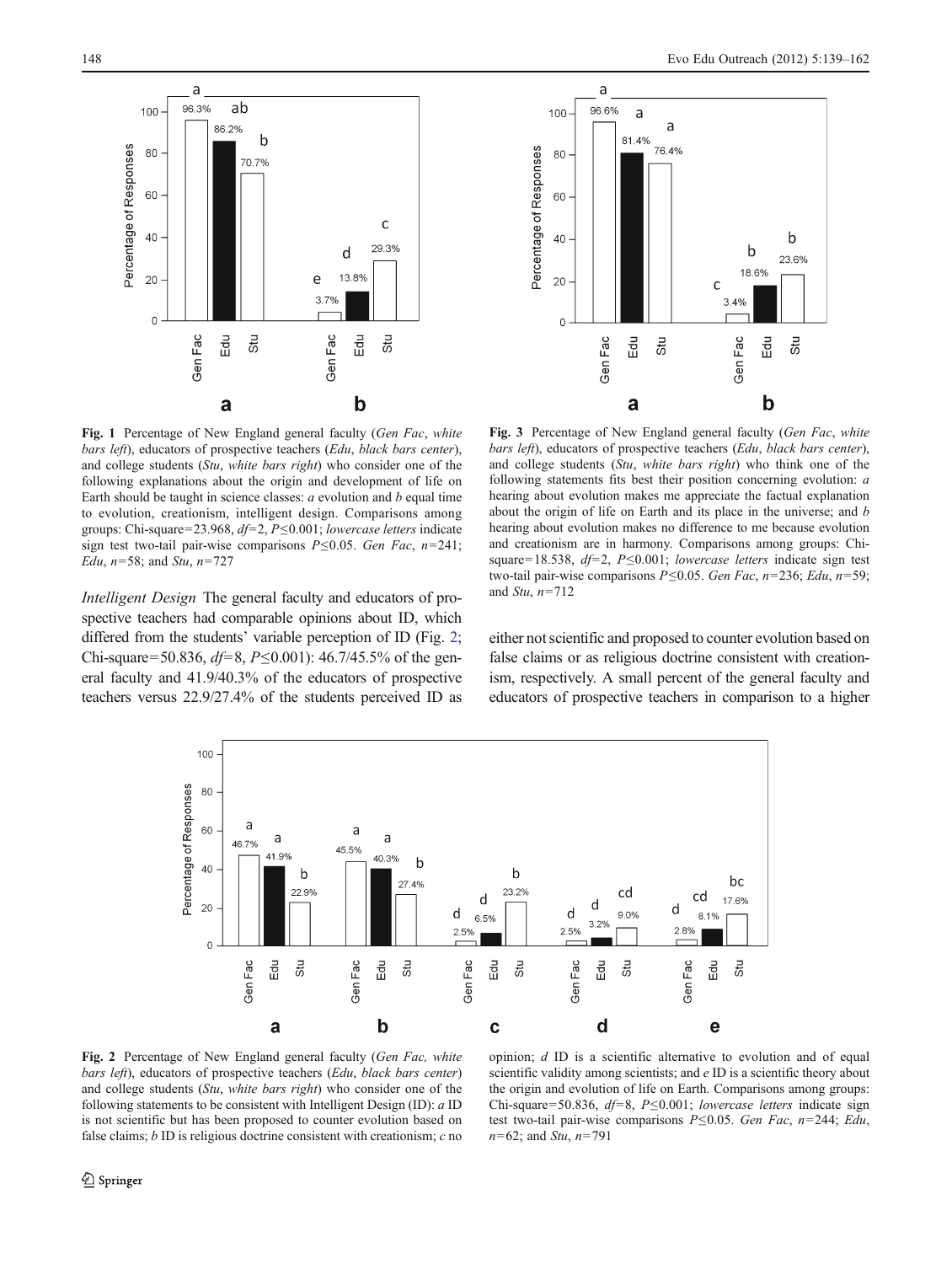<span id="page-10-0"></span>

Fig. 4 Percentage of New England general faculty (Gen Fac, white bars left), educators of prospective teachers (Edu, black bars center), and college students (Stu, white bars right) who agree with one of the following statements concerning their own education: a I prefer science courses where evolution is discussed comprehensively and humans are part of it; and b I prefer science courses where plant and animal evolution is discussed but not human evolution. Comparisons among groups: Chi-square=3.931,  $df=2$ , P=0.14. Gen Fac, n=242; Edu,  $n=59$ ; and Stu,  $n=702$ 

percent of students had either no opinion about ID (2.5% general faculty, 6.5% educators of prospective teachers, 23.2% students), considered ID a scientific alternative to





Fig. 6 Percentage of New England general faculty (Gen Fac, white bars left), educators of prospective teachers (Edu, black bars center), and college students (Stu, white bars right) who believe one of the following statements describes them best: a I accept evolution and express it openly regardless of others' opinions; b no opinion; and  $c \, I$ accept evolution but do not discuss it openly to avoid conflicts with friends and family. Comparisons among groups: Chi-square=28.022,  $df=4$ , P≤0.001; lowercase letters indicate sign test two-tail pair-wise comparisons P≤0.05. Gen Fac, n=216; Edu, n=48; and Stu, n=695

evolution and of equal scientific validity among scientists (2.5% general faculty, 3.2% educators of prospective teachers, 9.0% students), or thought of ID as a scientific theory about the origin of life on Earth (2.8% general faculty, 8.1% educators of prospective teachers, 17.6% students; sign test two-tail pair-wise comparisons  $P \le 0.05$ ; Fig. [2\)](#page-9-0).



Fig. 5 Percentage of New England general faculty (Gen Fac, white bars left), educators of prospective teachers (Edu, black bars center), and college students (Stu, white bars right) who agree with one of the following statements concerning evolution in science exams: a Gen Fac and Edu: instructors should have no problem giving exams with questions concerning evolution, or Stu: I have no problem answering questions concerning evolution; and b science exams should always include some questions concerning evolution. Comparisons among groups: chi-square=1.34, df=2, P=0.512. Gen Fac, n=238; Edu, n= 58; and *Stu*,  $n=711$ 

Fig. 7 Percentage of New England general faculty (Gen Fac, white bars left), educators of prospective teachers (Edu, black bars center), and college students (Stu, white bars right) who think evolution is: a definitely true and *b* probably true. Comparisons among groups: chisquare=13.835,  $df=2$ , P $\leq$ 0.001; small case letters indicate sign test two-tail pair-wise comparisons  $P \le 0.05$ . Gen Fac, n=216; Edu, n=49; and Stu,  $n=677$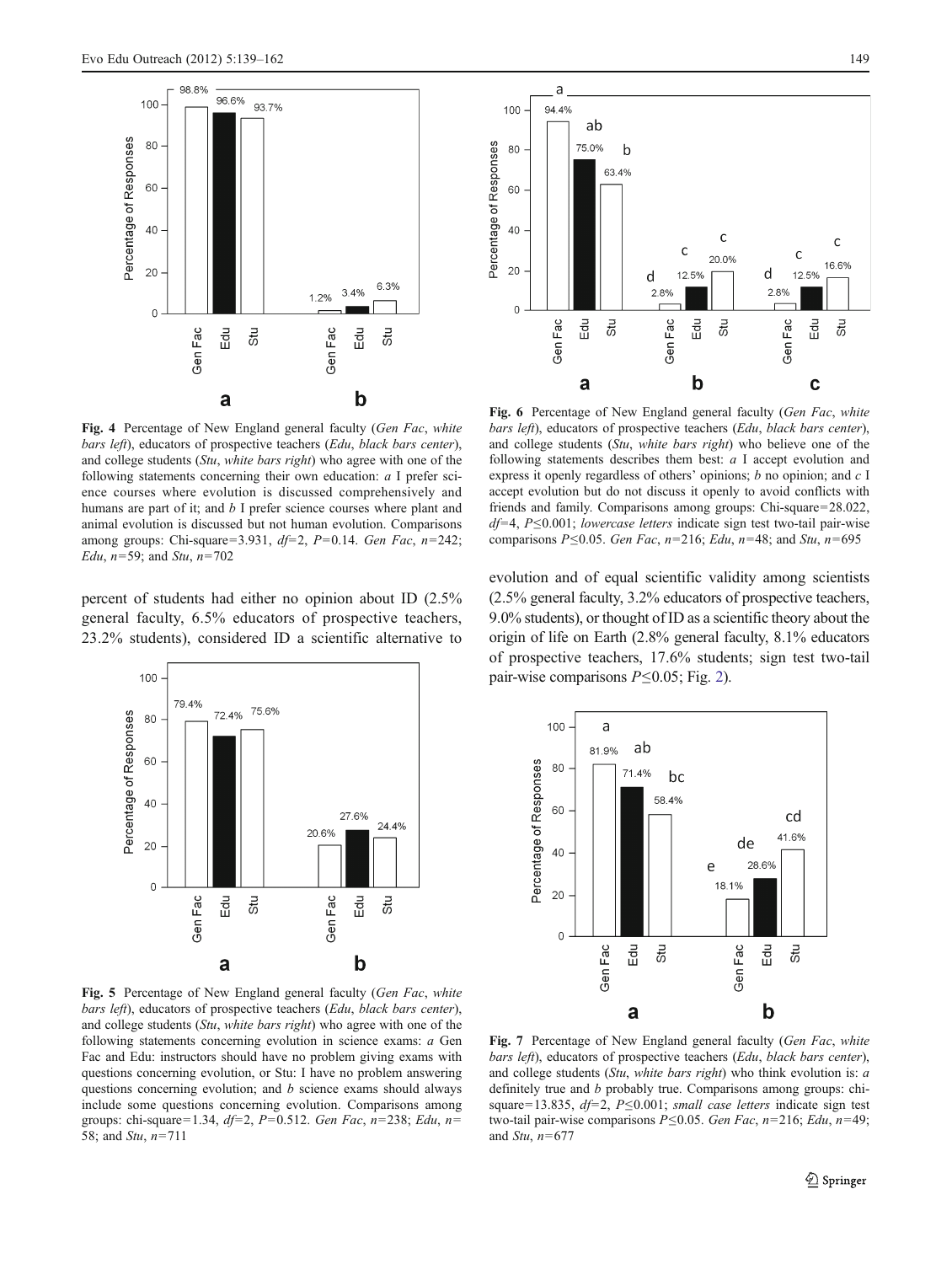<span id="page-11-0"></span>

Fig. 8 Percentage of New England general faculty (Gen Fac), educators of prospective teachers  $(Edu)$ , and college students  $(Stu)$  who consider the following definitions of evolution to be either true (black part of the bar) or false (white part of the bar): a gradual process by which the universe changes, it includes the origin of life, its diversification and the synergistic phenomena resulting from the interaction between life and the environment; b directional process by which unicellular organisms, like bacteria, turn into multi cellular organisms, like sponges, which later turn into fish, amphibians, reptiles, birds, mammals and ultimately humans, the pinnacle of evolution; c gradual process by which monkeys, such as chimpanzees, turn into humans;  $d$  random process by which life originates,

changes, and ends accidentally in complex organisms such as humans; and e gradual process by which organisms acquire traits during their lifetimes, such as longer necks, larger brains, resistance to parasites, and then pass on these traits to their descendants. Comparisons within groups (asterisks indicate significance): a Chi-square=8.532,  $df=2$ , P=0.014; b Chi-square=36.748, df=2, P≤0.001; c Chi-square=14.755, df=2, P  $\leq 0.001$ ; d Chi-square=0.655, df=2, P=0.721; e Chi-square=40.081,  $df=2$ , P $\leq$ 0.001. Lowercase letters indicate sign test two-tail pair-wise comparisons within groups  $P \le 0.05$ . Gen Fac, n=221; Edu, n=53; and Stu,  $n=733$ 



Fig. 9 Percentage of New England general faculty (Gen Fac), educators of prospective teachers  $(Edu)$ , and college students  $(Stu)$  who consider the following statements about evolution to be either true (black part of the bar) or false (white part of the bar): a all current living organisms are descendants of common ancestors, which have evolved for thousands, millions, or billions of years; b humans are apes, relatives of chimpanzees, bonobos, gorillas, and orangutans; c the hominid (human lineage) fossil record is so poor that scientists cannot tell with confidence that modern humans evolved from ancestral forms;

 $d$  the origin of the human mind and consciousness cannot be explained by evolution; and e the universe, our solar system and planet Earth are finely tuned to embrace human life. Comparisons within groups (*asterisks* indicate significance): a Chi-square=5.101,  $df=$ 2, P=0.078; b Chi-square=7.907, df=2, P=0.019; c Chi-square= 11.212,  $df=2$ , P=0.004; d Chi-square=11.714,  $df=2$ , P=0.003; e Chi-square=16.392, df=2, P≤0.001. Lowercase letters indicate sign test two-tail pair-wise comparisons within groups  $P \le 0.05$ . Gen Fac,  $n=221$ ; Edu,  $n=53$ ; and Stu,  $n=583$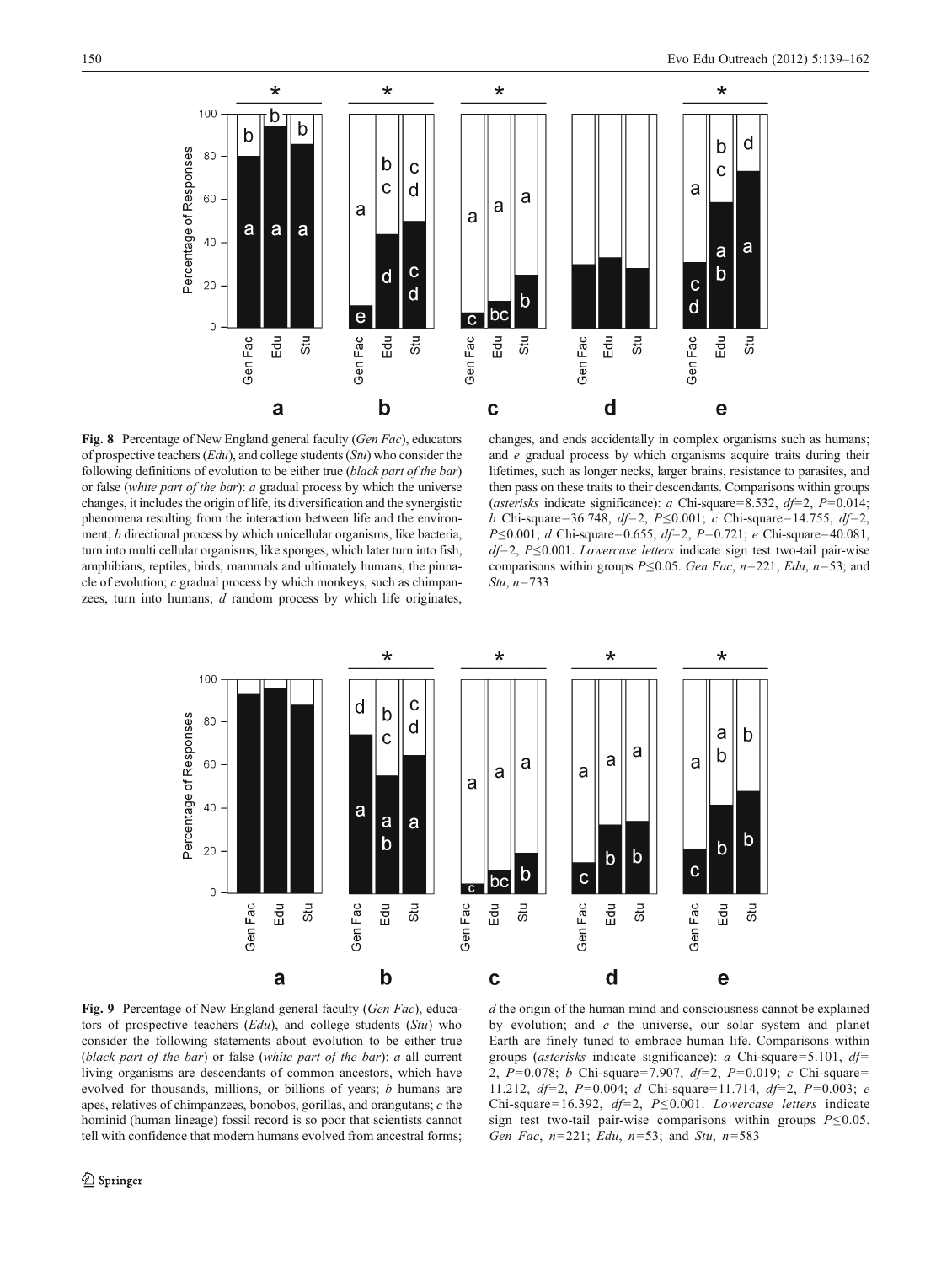<span id="page-12-0"></span>

Fig. 10 Percentage of New England general faculty (Gen Fac), educators of prospective teachers  $(Edu)$ , and college students  $(Stu)$  who consider the following statements about religiosity to be either true (black part of the bar) or false (white part of the bar): a faith in God is necessary for morality; b religion is very important in my life; and c I pray at least once a day. Comparisons within groups (asterisks indicate significance): a Chi-square=21.033, df=2, P≤0.001; b Chi-square= 3.733,  $df=2$ , P=0.155; c Chi-square=7.644,  $df=2$ , P=0.022. Lowercase letters indicate sign test two-tail pair-wise comparisons within groups  $P \le 0.05$ . Gen Fac, n=221; Edu, n=53; and Stu, n=587

Evolution and Responders' Reaction to it The general faculty, educators of prospective teachers, and students had distinctive positions about evolution (Fig. [3;](#page-9-0) Chi-square= 18.538,  $df=2$ ,  $P\leq0.001$ ): 96.6% of the general faculty, 81.4% of the educators of prospective teachers and 76.4% of the students thought that hearing about evolution made them appreciate the factual explanation about the origin of life on Earth and its place in the universe; educators of prospective teachers had intermediate percentile level of agreement with this position between the general faculty (high) and the students (low), but the three groups were statistically similar (sign test two-tail pair-wise comparison P≤0.05; Fig. [3\)](#page-9-0). Although only 3.4% of the general faculty considered that hearing about evolution makes no difference because evolution and creationism are in harmony, at least one in five educators of prospective teachers (18.6%) and one in four students (23.6%) hold this position (Fig. [3\)](#page-9-0). Note that concerning the "harmony" option, the views of the educators of prospective teachers were statistically similar to the students' and these two groups differed from the general faculty (sign test two-tail pair-wise comparison  $P \leq 0.05$ ; Fig. [3\)](#page-9-0).

Position about the Teaching of Human Evolution The general faculty, educators of prospective teachers, and students agreed on their views about the teaching of human evolution (Fig. [4;](#page-10-0) Chi-square=3.931,  $df=2$ , P=0.14): 98.8% of the general faculty, 96.6% of the educators of prospective teachers, and 93.7% of the students preferred science courses where evolution is discussed comprehensively and humans are part of it, and only 1.2% of the general faculty, 3.4% of the educators of prospective teachers, and 6.3% of the students preferred evolution discussions about plants and animals but not humans. In each case (i.e., science courses including or excluding human evolution) the general faculty, educators of prospective teachers and student responses were statistically similar (sign test two-tail pairwise comparisons  $P \ge 0.05$ ; Fig [4\)](#page-10-0).

Evolution in Science Exams The general faculty, educators of prospective teachers, and students shared opinions about the inclusion of evolution in science exams (Fig. [5;](#page-10-0) Chisquare=1.34,  $df=2$ ,  $P=0.512$ ): 79.4% of the general faculty, 72.4% of the educators of prospective teachers, and 75.6% of the students had no problem with either instructors including questions concerning evolution in exams or answering questions concerning evolution in exams, respectively, and 20.6% of the general faculty, 27.6% of the educators of prospective teachers, and 24.4% of the students considered that exams should always include some questions concerning evolution. In each case (i.e., optional or required inclusion of questions about evolution in exams) the general faculty, educators of prospective teachers and student responses were statistically similar (sign test two-tail pair-wise comparisons  $P \geq 0.05$ , Fig. [5\)](#page-10-0).

Willingness to Discuss Evolution The general faculty, educators of prospective teachers, and students differed in their willingness to offer opinions about evolution (Fig. [6](#page-10-0); Chisquare=28.022,  $df=4$ ,  $P\leq0.001$ ): 94.4% of the general faculty versus 75.0% of the educators of prospective teachers versus 63.4% of the students indicated acceptance of evolution and of expressing it openly regardless of others' opinions, 2.8% of the general faculty versus 12.5% of the educators of prospective teachers versus 20.0% of the students preferred not to comment on this issue, and 2.8% of the general faculty versus 12.5% of the educators of prospective teachers versus 16.6% of the students admitted accepting evolution but not discussing it openly to avoid conflicts with friends and family. Educators of prospective teachers had intermediate percentile levels of support for each of these three positions between the general faculty and the students and were statistically similar to the students in each choice. Educators and general faculty were statistically similar in respect to the option "acceptance of evolution openly," but differed in respect to the "no opinion" and "acceptance of evolution privately" options; note that the general faculty differed statistically from the students in all cases (sign test two-tail pairwise comparison  $P \leq 0.05$ ; Fig. [6\)](#page-10-0).

Overall Opinion about Evolution The general faculty, educators of prospective teachers, and students differed in their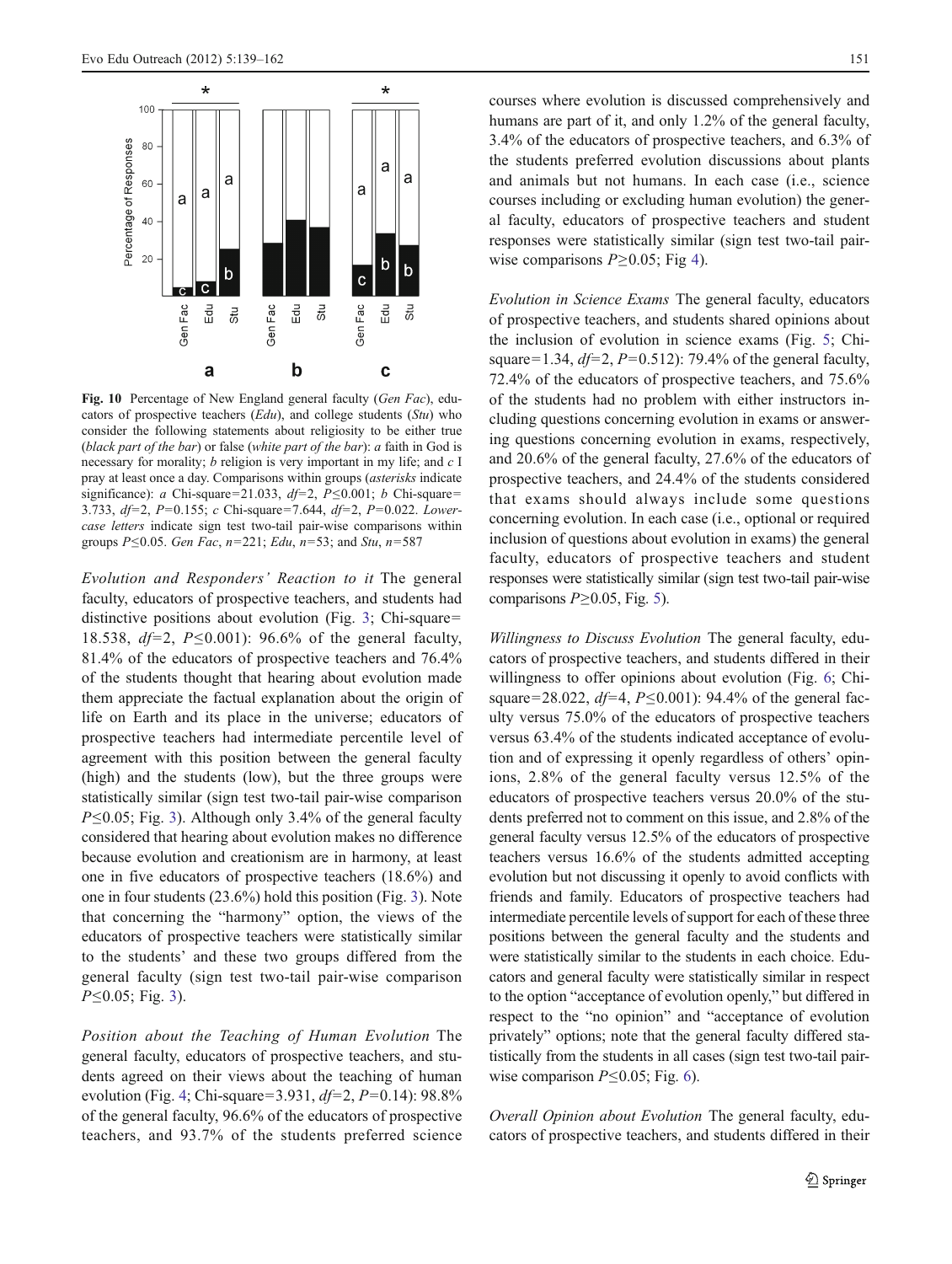overall opinion about evolution (Fig. [7;](#page-10-0) Chi-square=13.835,  $df=2$ ,  $P\leq0.001$ ): 81.9% of the general faculty versus 71.4% of the educators of prospective teachers versus 58.4% of the students thought that evolution is definitely true, and 18.1% of the general faculty versus 28.6% of the educators of prospective teachers versus 41.6% of the students thought that evolution is probably true. Educators of prospective teachers had intermediate percentile level of support for each of these two positions between the general faculty and the students, but were statistically similar to both groups; only the general faculty differed statistically from the students (sign test two-tail pair-wise comparison  $P \leq$ 0.05; Fig. [7\)](#page-10-0).

#### Views about the Evolutionary Process

An Acceptable Definition of Evolution There was noticeable variation in the views of the general faculty versus the educators of prospective teachers versus the students about alternative definitions of evolution (Fig. [8](#page-11-0)): 80% of the general faculty, 94.3% of the educators of prospective teachers, and 85.1% of the students considered definition a of evolution as true: gradual process by which the universe changes, it includes the origin of life, its diversification and the synergistic phenomena resulting from the interaction between life and the environment; faculty and student responses were statistically similar (within group comparisons Chi-square=8.532,  $df=2$ ,  $P=0.014$ ; note that definition a was the most comprehensive included in the survey. Eleven percent of the general faculty versus 39.6% of the educators of prospective teachers versus 50.3% of the students considered definition b of evolution as true: directional process by which unicellular organisms, like bacteria, turn into multicellular organisms, like sponges, which later turn into fish, amphibians, reptiles, birds, mammals and ultimately humans, the pinnacle of evolution (within group comparisons chi-square=36.748,  $df=2$ ,  $P\leq0.001$ ); the general faculty and the educators of prospective teachers correctly rejected this definition, but their responses were significantly different from each other (89% of the general faculty versus 60.4% considered it false, sign test two-tail pair-wise comparison  $P \le 0.05$ ; Fig. [8](#page-11-0)); despite the 39.6% true versus 60.4% false responses by the educators of prospective teachers, their views did not differ statistically from the students', but the students true versus false responses were similar to chance (sign test two-tail pair-wise comparisons  $P \ge 0.05$ ; Fig. [8](#page-11-0)); note that definition b implies purpose in evolution and goal toward "humanity." Six percent of the general faculty versus 13.2% of the educators of prospective teachers versus 25.3% of the students considered definition c of evolution as true: gradual process by which monkeys, such as chimpanzees, turn into humans (within group comparisons chi-square= 14.755,  $df=2$ ,  $P\leq0.001$ ); the three groups correctly rejected this definition (94% of the general faculty, 86.8% of the educators of prospective teachers and 74.% of the students considered it false, sign test two-tail pair-wise comparison  $P \le 0.05$ ; Fig. [8\)](#page-11-0); note that definition c asserts that chimpanzees are "monkeys" and that humans evolved from them. Thirty percent of the general faculty, 34.0% of the educators of prospective teachers and 28.5% of the students considered definition d of evolution as true: random process by which life originates, changes, and ends accidentally in complex organisms such as humans; the three groups correctly rejected this definition (70% of the general faculty, 66% of the educators of prospective teachers, and 71.5% of the students considered it false) and their responses were statistically similar (within group comparisons Chi-square=0.655,  $df=2$ ,  $P=0.721$ ); note that definition d implies that evolution is random and accidental. Thirty-one percent of the general faculty versus 58.5% of the educators of prospective teachers versus 74.8% of the students considered definition e of evolution as true: gradual process by which organisms acquire traits during their lifetimes, such as longer necks, larger brains, resistance to parasites, and then pass on these traits to their descendants (within group comparisons Chi-square=40.081,  $df=2$ ,  $P\leq0.001$ ); 69% of the general faculty versus 41.5% of the educators of prospective teachers versus 25.2% of the students correctly rejected this Lamarckian definition; note that the general faculty, educators of prospective teachers and students true/ false responses were distinctive (Gen Fac 31/69% versus Edu 58.5/41.5% versus Stu 74.8/25.2%), however, the views of the general faculty differed statistically from both the opinions of the educators of prospective teachers and the students,' the latter two groups were statistically similar (sign test two-tail pair-wise comparisons  $P \le 0.05$ ; Fig. [8\)](#page-11-0).

Evidence about the Evolutionary Process The general faculty, educators of prospective teachers, and students varied in their understanding of how evolution works (Fig. [9\)](#page-11-0): 94% of the general faculty, 96.2% of the educators of prospective teachers, and 88.2% of the students correctly considered statement a as true: all current living organisms are descendants of common ancestors, which have evolved for thousands, millions or billions of years; responses by the three groups were statistically similar (within group comparisons Chi-square=5.101,  $df=2$ ,  $P=0.078$ ). Seventy-four percent of the general faculty versus 54.7% of the educators of prospective teachers versus 65.4% of the students correctly considered statement b as true: humans are apes, relatives of chimpanzees, bonobos, gorillas, and orangutans; true/false responses by the three groups differed distinctively (within group comparisons Chi-square= $7.907$ ,  $df=2$ , P=0.019) and although the general faculty and students true versus false responses were comparable to each other and both were different than chance (sign test two-tail pair-wise comparison  $P \le 0.05$ ; Fig. [9\)](#page-11-0), the educators of prospective teachers true versus false responses were similar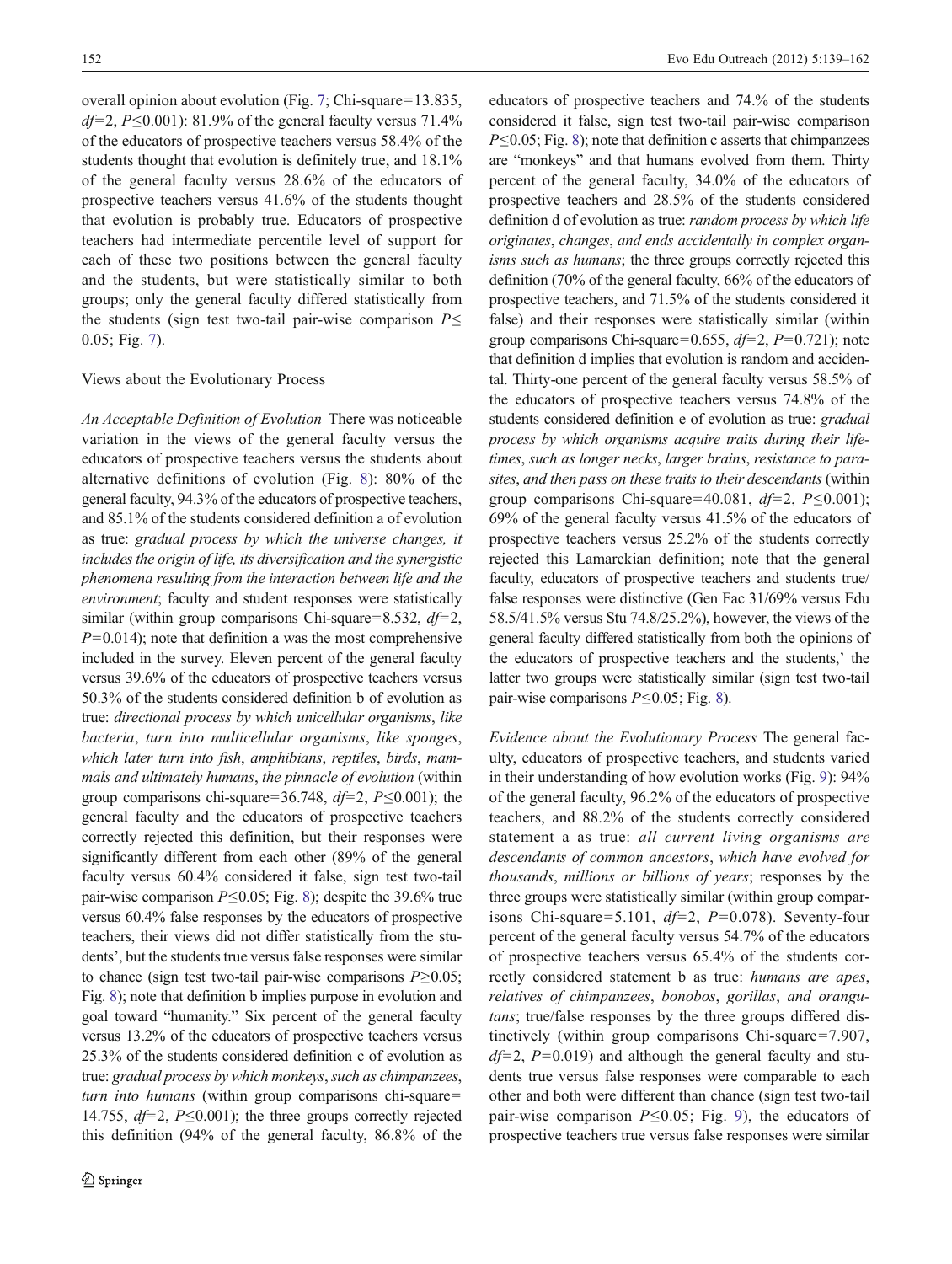to chance (sign test two-tail pair-wise comparison  $P>0.05$ ; Fig. [9\)](#page-11-0). Four percent of the general faculty versus 11.3% of the educators of prospective teachers versus 18.7% of the students considered statement c as true: the hominid (human lineage) fossil record is so poor that scientists cannot tell with confidence that modern humans evolved from ancestral forms (within group comparison Chi-square=11.212,  $df=2$ ,  $P=0.004$ ; educators of prospective teachers' responses were statistically similar to both the general faculty and the students; however, significantly less general faculty than students thought that this statement was true (sign test twotail pair-wise comparisons  $P \le 0.05$ ; Fig. [9](#page-11-0)). Note that 96% of the general faculty, 88.7% of the educators of prospective teachers, and 81.3% of the students correctly rejected this statement and these responses were statistically similar (sign test two-tail pair-wise comparisons  $P \ge 0.05$ ; Fig. [9\)](#page-11-0). Fifteen percent of the general faculty versus 32.0% of the educators of prospective teachers versus 34.7% of the students considered statement d as true: the origin of the human mind and consciousness cannot be explained by evolution (within group comparison Chi-square=11.714,  $df=2$ ,  $P=0.003$ ); the general faculty responses were statistically different from both the educators of prospective teachers and the students (sign test two-tail pair-wise comparisons  $P \le 0.05$ ; Fig. [9](#page-11-0)); note that 85% of the general faculty, 68% of the educators of prospective teachers, and 65.3% of the students correctly rejected this statement and their responses were statistically similar (sign test two-tail pair-wise comparisons  $P \ge 0.05$ ; Fig. [9\)](#page-11-0). Twenty-one percent of the general faculty versus 41.5% of the educators of prospective teachers versus 47.3% of the students considered statement e as true: the universe, our solar system and planet Earth are finely tuned to embrace human life (within group comparisons Chisquare=16.392,  $df=2$ , P≤0.001); significantly less general faculty than both educators of prospective teachers and students thought that this statement was true (sign test two-tail pair-wise comparisons P≤0.05; Fig. [9\)](#page-11-0). Although 79% of the general faculty and 58.5% of the educators of prospective teachers correctly rejected this statement, and their responses were comparable to each other but different than chance (sign test two-tail pair-wise comparison  $P \leq$ 0.05; Fig. [9\)](#page-11-0), the students' true versus false responses were similar to chance (sign test two-tail pair-wise comparison  $P \geq 0.05$ ; Fig. [9\)](#page-11-0).

#### Responders' Religiosity

Your Religiosity The general faculty, educators of prospective teachers, and students varied in their religiosity (Fig. [10\)](#page-12-0): 5% of the general faculty, 7.5% of the educators of prospective teachers, and 25.1% of the students considered statement a as true: faith in God is necessary for morality (within group comparisons Chi-square=21.033,  $df=2$ ,  $P\leq0.001$ ); significantly less

general faculty and educators of prospective teachers than students thought that this statement was true (sign test twotail pair-wise comparisons  $P \le 0.05$ ; Fig. [10](#page-12-0)). Note that 95% of the general faculty, 92.5% of the educators of prospective teachers, and 74.9% of the students considered this statement as false and their responses were statistically similar (sign test two-tail pair-wise comparisons  $P \ge 0.05$ ; Fig. [10](#page-12-0)). Twenty-nine percent of the general faculty, 41.5% of the educators of prospective teachers, and 37.3% of the students considered statement b as true: *religion is very important in my life* (within group comparisons Chi-square=3.733,  $df=2$ ,  $P=0.155$ ; Fig. [10](#page-12-0)). Note that 71% of the general faculty, 59.5% of the educators of prospective teachers, and 62.7% of the students thought that this statement was false; true/false responses by the three groups were statistically similar (sign test two-tail pair-wise comparisons  $P \ge 0.05$ ; Fig. [10](#page-12-0)). Seventeen percent of the general faculty, 34.0% of the educators of prospective teachers, and 27.6% of the students considered statement c as true: I pray at least once a day (within group comparisons Chisquare=7.644,  $df=2$ ,  $P=0.022$ ; Fig. [10\)](#page-12-0). The general faculty responses were statistically different from both the educators of prospective teachers and the students (sign test two-tail pairwise comparisons  $P \le 0.05$ ; Fig. [10\)](#page-12-0). Note that 83% of the general faculty, 66% of the educators of prospective teachers, and 72.4% of the students rejected this statement and these responses were statistically similar (sign test two-tail pair-wise comparisons  $P \ge 0.05$ ; Fig. [10](#page-12-0)).

Understanding of Science, Evolution, and Religiosity Indexes

Understanding of Science Index The general faculty, educators of prospective teachers, and students differed in their levels of understanding science: the educators of prospective teachers had intermediate levels of understanding science (Edu SI=1.96), between the general faculty (Gen Fac SI= 2.49) and the students (Stu SI=1.80; Fig. [11;](#page-15-0) Kruskal– Wallis one-way ANOVA on ranks, H=89.365,  $df=2$ ,  $P\leq$ 0.001). Note that the general faculty SI was statistically different from both the educators of prospective teachers SI and the students' SI (Dunn test, two-tail pair-wise comparisons  $P \le 0.05$ ; Fig. [11](#page-15-0)) and that the latter two groups were statistically similar. The three groups responded distinctively to each of the subcomponents of choice a, question 10 (above), as follows: first subcomponent (scientific theories are based on opinions by scientists) the partial scores were: Gen Fac=0.891, Edu=0.735, and Stu=0.642; for the second subcomponent (scientific arguments are as valid and respectable as their non-scientific counterparts), the partial scores were: Gen Fac=0.806, Edu=0.641, and Stu=0.635; and third subcomponent (crime-scene and accident-scene investigators use a different type of scientific method to investigate a crime or an accident) the partial scores were: Gen Fac=0.792, Edu=0.584, and Stu=0.526.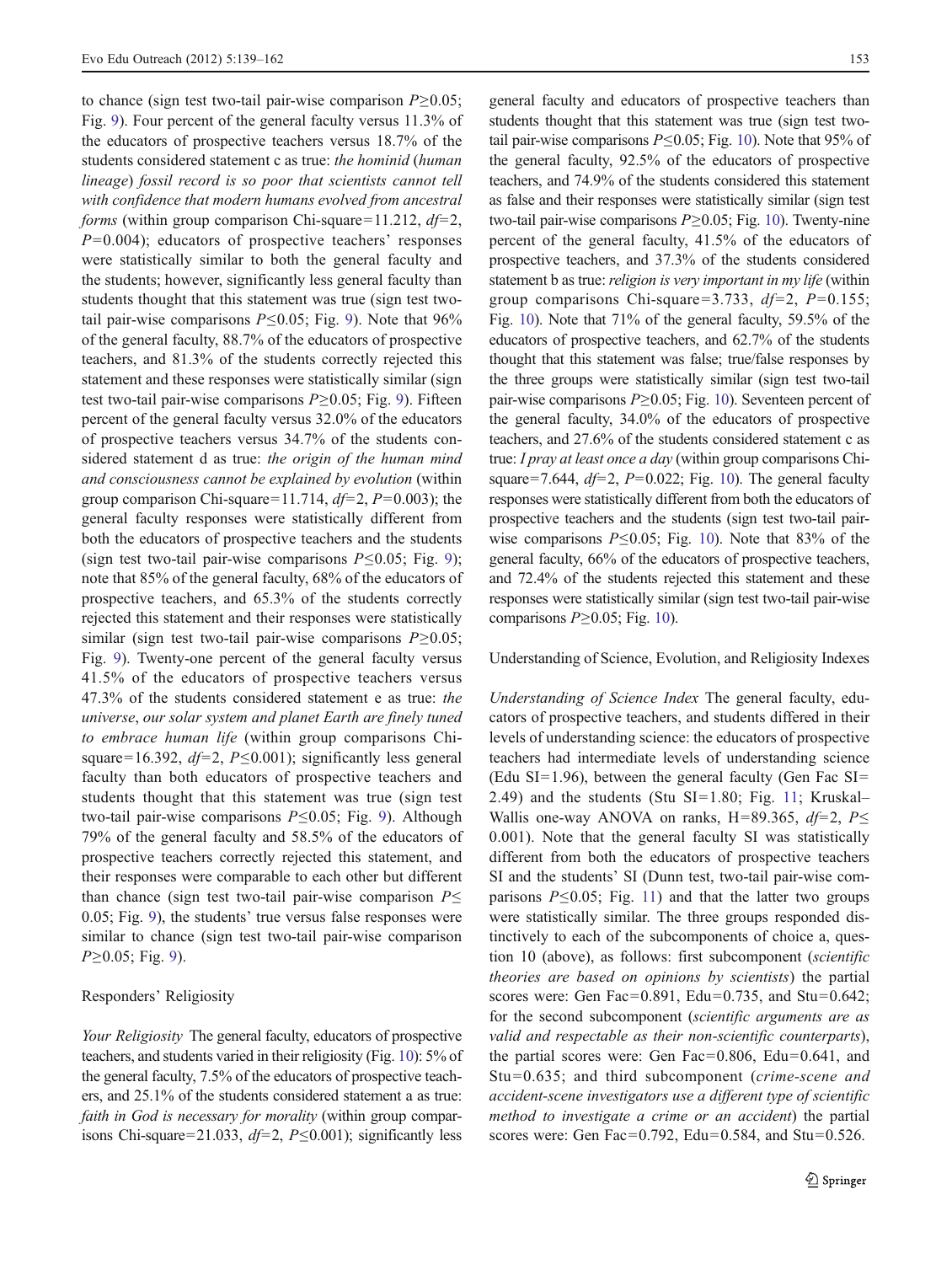<span id="page-15-0"></span>

Fig. 11 Understanding of science, evolution, and religiosity indexes of New England general faculty (Gen Fac, white circles, left), educators of prospective teachers (Edu, black circles, center), and college students (Stu, white circles, right). Each index ranges from 0 to 3 (lower to higher levels of understanding of science and evolution, or least to most religious position) as follows: a for the understanding-ofscience index, responders received +1 if they rejected the idea that scientific theories are based on opinions by scientists,  $+1$  if they disagreed with the notion that scientific arguments are as valid and respectable as their nonscientific counterparts, and +1 if they rejected the statement that crime-scene and accident-scene investigators use a different type of scientific method to investigate a crime or an accident; Kruskal–Wallis one-way ANOVA on ranks,  $H=89.365$ ,  $df=2$ ,  $P\leq$ 0.001.  $b$  The *evolution index*, responders received  $+1$  if they rejected the idea that organisms acquire beneficial traits during their lifetimes and then pass on these traits to their descendants, +1 if they disagreed with the notion that *during evolution monkeys such as chimpanzees* can turn into humans, and  $+1$  if they rejected the statement that the origin of the human mind and consciousness cannot be explained by evolution; Kruskal-Wallis one-way ANOVA on ranks,  $H=171.683$ ,  $df=2$ , P≤0.001. c The religiosity index, responders received +1 if they agreed with the idea that *faith in God is necessary for morality*,  $+1$  if they accepted the statement that religion is very important in their lives, and +1 if they said they pray daily; Kruskal–Wallis one-way ANOVA on ranks,  $H=21.734$ ,  $df=2$ ,  $P\leq0.001$ . Lowercase letters indicate Dunn-test two-tail pair-wise comparisons within groups  $P \le 0.05$ . Gen Fac,  $n=222$ ; Edu,  $n=53$ ; and Stu,  $n=576$ . Error bars are standard errors

Understanding of Evolution Index The general faculty, educators of prospective teachers, and students differed distinctively in their levels of understanding evolution: the educators of prospective teachers had intermediate levels of understanding evolution (Edu  $EI=1.96$ ) between the general faculty (Gen Fac  $EI=2.49$ ) and the students (Stu  $EI=$ 1.60; Fig. 11; Kruskal–Wallis one-way ANOVA on ranks, H=171.683,  $df=2$ , P $\leq$ 0.001). Note that each of these three groups were statistically different (Dunn test, two-tail pairwise comparisons  $P \le 0.05$ ; Fig. 11). The three groups responded distinctively to each of the subcomponents of choice b, question 10 (above), as follows: first subcomponent (organisms acquire beneficial traits during their lifetimes and then pass on these traits to their descendants) the partial scores were: Gen Fac=0.689, Edu=0.415, and Stu=0.230; second subcomponent (during evolution monkeys such as chimpanzees can turn into humans) the partial scores were: Gen Fac=0.950, Edu=0.867, and Stu=0.725; and third subcomponent (the origin of the human mind and consciousness cannot be explained by evolution) the partial scores were: Gen Fac=0.851, Edu=0.679, and Stu=0.642.

Religiosity Index The general faculty, educators of prospective teachers, and students differed in their levels of religiosity: the educators of prospective teachers had intermediate levels of religiosity (Edu  $RI=0.83$ ) between the general faculty (Gen Fac RI=0.49) and the students (Stu RI=0.89; Fig. 11; Kruskal–Wallis one-way ANOVA on ranks, H= 21.734,  $df=2$ , P $\leq$ 0.001), but only the general faculty RI differed statistically from the students' RI (Dunn test twotail pair-wise comparisons  $P \le 0.05$ ; Fig. 11). The three groups responded distinctively to each of the subcomponents of choice c in question 10 (above), as follows: first subcomponent (faith in God is necessary for morality), the partial scores were: Gen Fac=0.045, Edu=0.075, and Stu= 0.246; second subcomponent (religion is very important in my *life*) the partial scores were: Gen Fac=0.283, Edu=0.415, and Stu=0.372; and third subcomponent (I pray at least once a  $day$ ) the partial scores were: Gen Fac=0.166, Edu=0.339, and  $Stu=0.267$ .

Associations between Indexes The three groups showed directionality in the association between indexes (Fig. [12\)](#page-16-0). Levels of understanding of science and evolution by the general faculty, educators of prospective teachers, and students decreased with increasing religiosity (i.e., a negative association of variables). In contrast, levels of understanding of evolution increased with increasing understanding of science (i.e., a positive association of variables). The scale at which the SI and EI indexes decreased as a function of increasing RI was in accordance with the high levels of understanding of science/evolution–and low religiosity–by the general faculty in respect to the intermediate and low levels of understanding of science/evolution–and high religiosity–by the educators of prospective teachers and the students, respectively (first and second rows, Fig. [12\)](#page-16-0). Analogously, the scale at which the EI index increased as a function of SI was in accordance with the high understanding of science/evolution by the general faculty and the intermediate and low levels of understanding of science by the educators of prospective teachers and the students, respectively (third row, Fig. [12\)](#page-16-0). Note the following pattern in Fig. [12](#page-16-0): in the context of SI versus RI comparisons, the highest to lowest levels of understanding of science by the general faculty (Gen Fac  $SI=2.59-2.0$ ; 69.8–3.2% of responders; index  $R^2$ =0.964, P=0.009; Fig. [12a\)](#page-16-0), educators of prospective teachers (Edu SI= $2.07-1.0$ ; 52.8–7.5% of responders; index  $R^2$ =0.740,  $P$ =0.069; Fig. [12b\)](#page-16-0), and students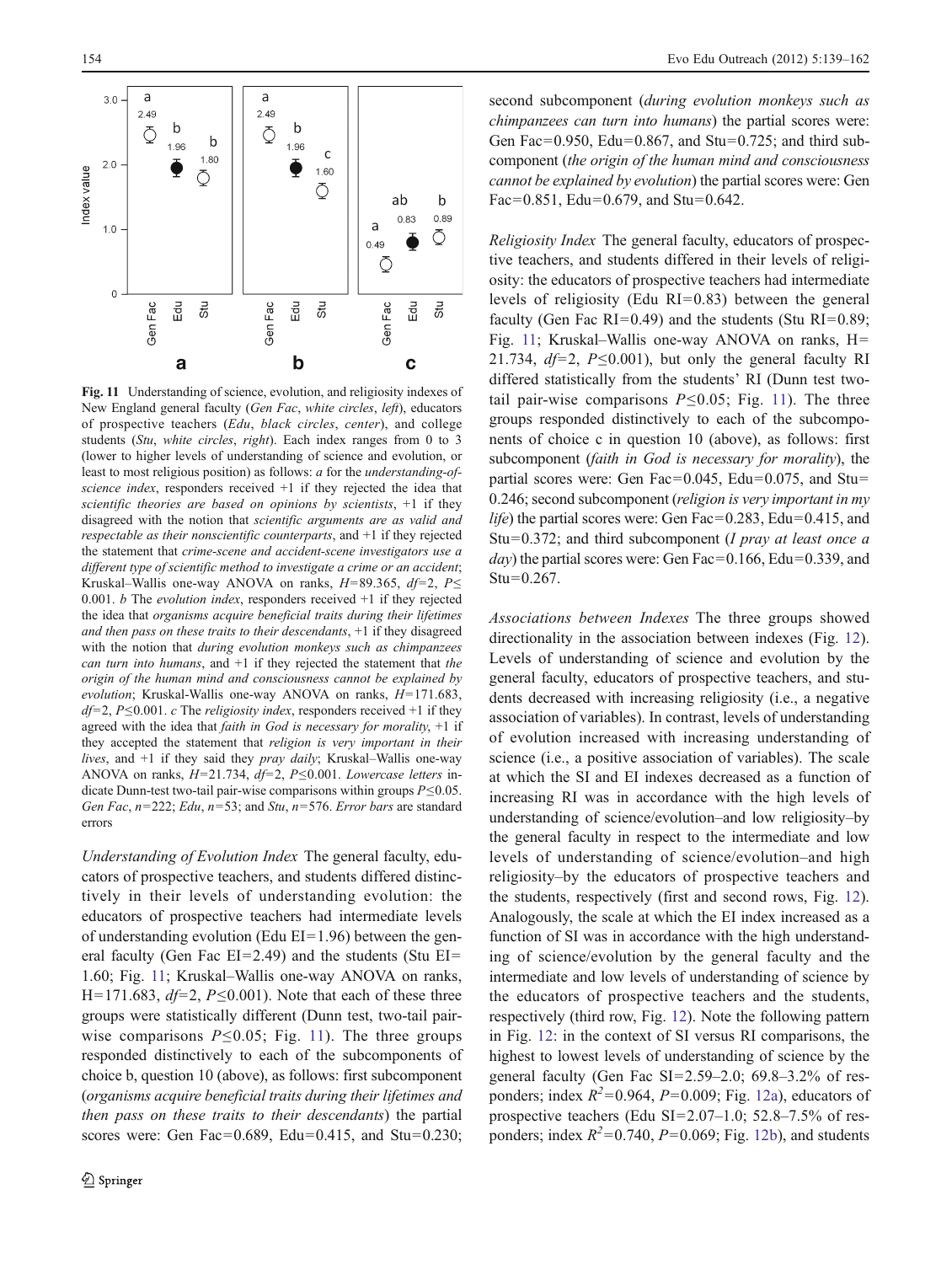<span id="page-16-0"></span>

Fig. 12 Association between understanding of science, evolution, and religiosity indexes of New England general faculty (Gen Fac, white circles, left), educators of prospective teachers (Edu, black circles, center) and college students (Stu, white circles, right). The linear regressions depict the association between the 0-to-3 levels of: first row, science index versus religiosity index; second row, evolution index versus religiosity index; and third row, evolution index versus science index for each of the subpopulations of responders (i.e., Gen Fac: a, d, g; Edu: b, e, h; and Stu:  $c, f, i$ ; the inverse association between level of understanding of science/

evolution and level of religiosity (first and second rows), as well as the direct association between level of understanding of evolution and level of understanding of science (third row) are evident. Numbers above and below regression lines correspond to index values and percent of responders per data point, respectively. Linear regressions one tail:  $a, R^2 = 0.964$ ,  $P=0.009; b, R^2=0.740, P=0.069; c, R^2=0.969, P=0.007; d, R^2=0.811,$  $P=0.049$ ; e,  $R^2=0.974$ ,  $P=0.006$ ; f,  $R^2=0.894$ ,  $P=0.027$ ; g,  $R^2=0.989$ ,  $P=0.002$ ; h,  $R^2=0.921$ ,  $P=0.020$ ; and i,  $R^2=0.996$ ,  $P=0.0005$ . Gen Fac,  $n=222$ ; Edu,  $n=53$ ; and Stu,  $n=576$ . Error bars are standard errors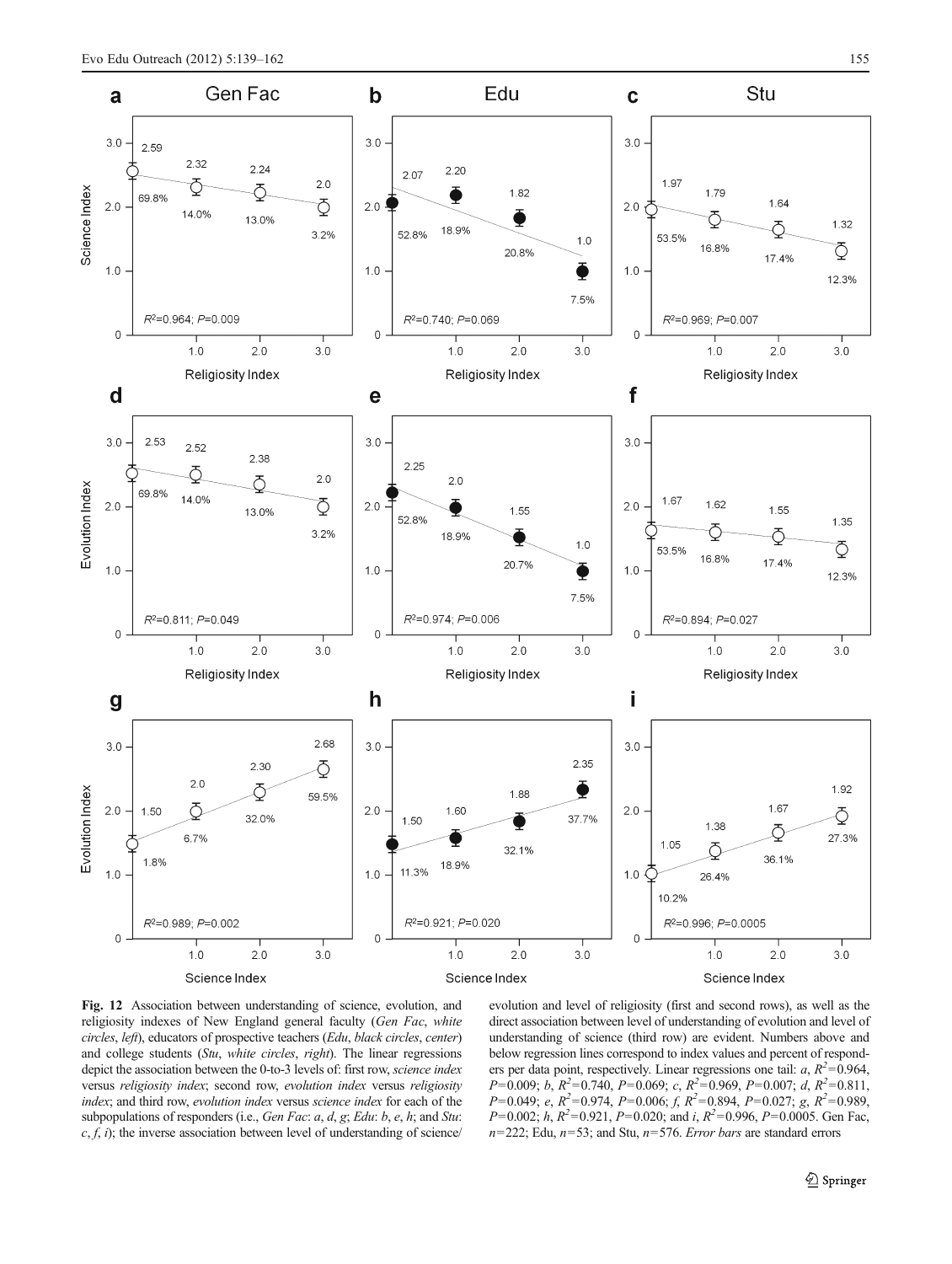<span id="page-17-0"></span>(Stu SI=1.97–1.32; 53.5–12.3% of responders; index  $R^2$ = 0.969,  $P=0.007$ ; Fig. [12c\)](#page-16-0) corresponded to the lowest to highest levels of religiosity  $(RI=0.0-3.0)$  in each group, respectively. In the context of EI versus RI, the highest to lowest levels of understanding of evolution by the general faculty (Gen Fac  $EI=2.53-2.0$ ; 69.8-3.2% of responders; index  $R^2$ =0.811, P=0.049; Fig. [12d](#page-16-0)), educators of prospective teachers (Edu EI= $2.25-1.0$ ; 52.8–7.5% of responders; index  $R^2 = 0.974$ ,  $P=0.006$ ; Fig. [12e\)](#page-16-0), and students (Stu EI= 1.67–1.35; 53.5–12.3% of responders; index  $R^2$ =0.894, P= 0.027; Fig. [12f](#page-16-0)) corresponded to the lowest to highest levels of religiosity ( $RI=0.0-3.0$ ) in each group, respectively. And, in the context of EI versus SI, the lowest to highest levels of understanding of evolution by the general faculty (Gen Fac EI=1.50–2.68; 1.8–59.5% of responders; index  $R^2$ =0.989,  $P=0.002$ ; Fig. [12g\)](#page-16-0), educators of prospective teachers (Edu EI=1.50–2.35; 11.3–37.7% of responders; index  $R^2$ =0.921,  $P=0.020$ ; Fig. [12h](#page-16-0)), and students (Stu EI=1.05–1.92; 10.2– 27.3% of responders; index  $R^2 = 0.996$ ,  $P=0.0005$ ; Fig. [12i\)](#page-16-0) corresponded to the lowest to highest levels of understanding of science  $(SI=0.0 \text{ to } 3.0)$  in each group, respectively.

# Discussion

To facilitate the discussion of the data, below we round up the values and discuss them in the context of generalizations and broad patterns:

## Views about Evolution, Creationism, and ID

The educators of prospective teachers consistently held intermediate positions about evolution, creationism and intelligent design in respect to the general faculty and the students, as follows: 96% of the general faculty versus 86% of the educators of prospective teachers versus 71% of the students supported the exclusive teaching of evolution in science classes, and only 4% of the general faculty versus 14% of the educators of prospective teachers versus 29% of the students favored equal time to evolution, creationism and intelligent design (Fig. [1\)](#page-9-0); 92% of the general faculty versus 82% of the educators of prospective teachers versus 50% of the students perceived ID as either not scientific and proposed to counter evolution based on false claims or as religious doctrine consistent with creationism (combined values choices  $a+b$ , Fig. [2\)](#page-9-0). Only 8% of the general faculty versus 18% of the educators of prospective teachers versus 40% of the students had either no opinion about ID, considered it a scientific alternative to evolution and of equal scientific validity among scientists, or thought of ID as a scientific theory about the origin of life on Earth (combined values choices  $c+d+e$ , Fig. [2](#page-9-0)). Although the general faculty and the educators of prospective teachers had a clearer

understanding of ID than the students (Gen Fac and Edu were statistically similar; Fig. [2](#page-9-0)), it is of concern that one in ten general faculty, one in five educators of prospective teachers, and one in two students were unaware of the nature of ID or considered it a legitimate scientific proposal.

Most of the general faculty (97%) and many of the educators of prospective teachers (81%) and the students (76%) preferred factual explanations about the origin of life on Earth and its place in the universe (choice a, Fig. [3\)](#page-9-0). Although only one in 30 general faculty thought that evolution and creationism are in harmony, one in five educators of prospective teachers, and one in four students favored this position (choice b, Fig. [3](#page-9-0)). Interestingly, 96% of the general faculty, educators of prospective teachers, and students preferred science courses where evolution is discussed comprehensively and humans are part of it (mean combined values choice a, Fig. [4](#page-10-0)), and 76% of all responders had no problem with either instructors including questions concerning evolution in exams or answering questions concerning evolution (mean combined values choice a, Fig. [5](#page-10-0)). In fact, one in every four responders considered that science exams should always include some questions concerning evolution (choice b, Fig. [5](#page-10-0)).

Most of the general faculty (94%) and many of the educators of prospective teachers (75%) indicated they accept evolution and express it openly regardless of others' opinions; only 63% of the students agreed with this position. Although only one in about 20 general faculty either did not comment on this issue or said they accept evolution privately (choices b, c, Fig. [6\)](#page-10-0), one in four educators of prospective teachers and one in three students held these positions. Indeed, educators of prospective teachers hesitated to embrace evolution. Note that only 71% of them thought that evolution is definitely true and 29% considered it to be probably true (Fig. [7\)](#page-10-0), placing between the general faculty (definitely true 82%; probably true 18%) and the students (definitely true 58%; probably true 42%; Fig. [7](#page-10-0)).

Views about the Evolutionary Process

The educators of prospective teachers held an intermediate level of understanding of the evolutionary process in respect to the general faculty and the students. In some cases, their opinions were statistically similar to the students' and differed from those of the general faculty, as follows: 86% (mean value) of the general faculty, educators of prospective teachers, and students agreed with a comprehensive definition of evolution as a gradual process by which the universe changes, [which] includes the origin of life, its diversification and the synergistic phenomena resulting from the interaction between life and the environment. And 69% (mean value) correctly rejected the definition that evolution is a random process by which life originates, changes, and ends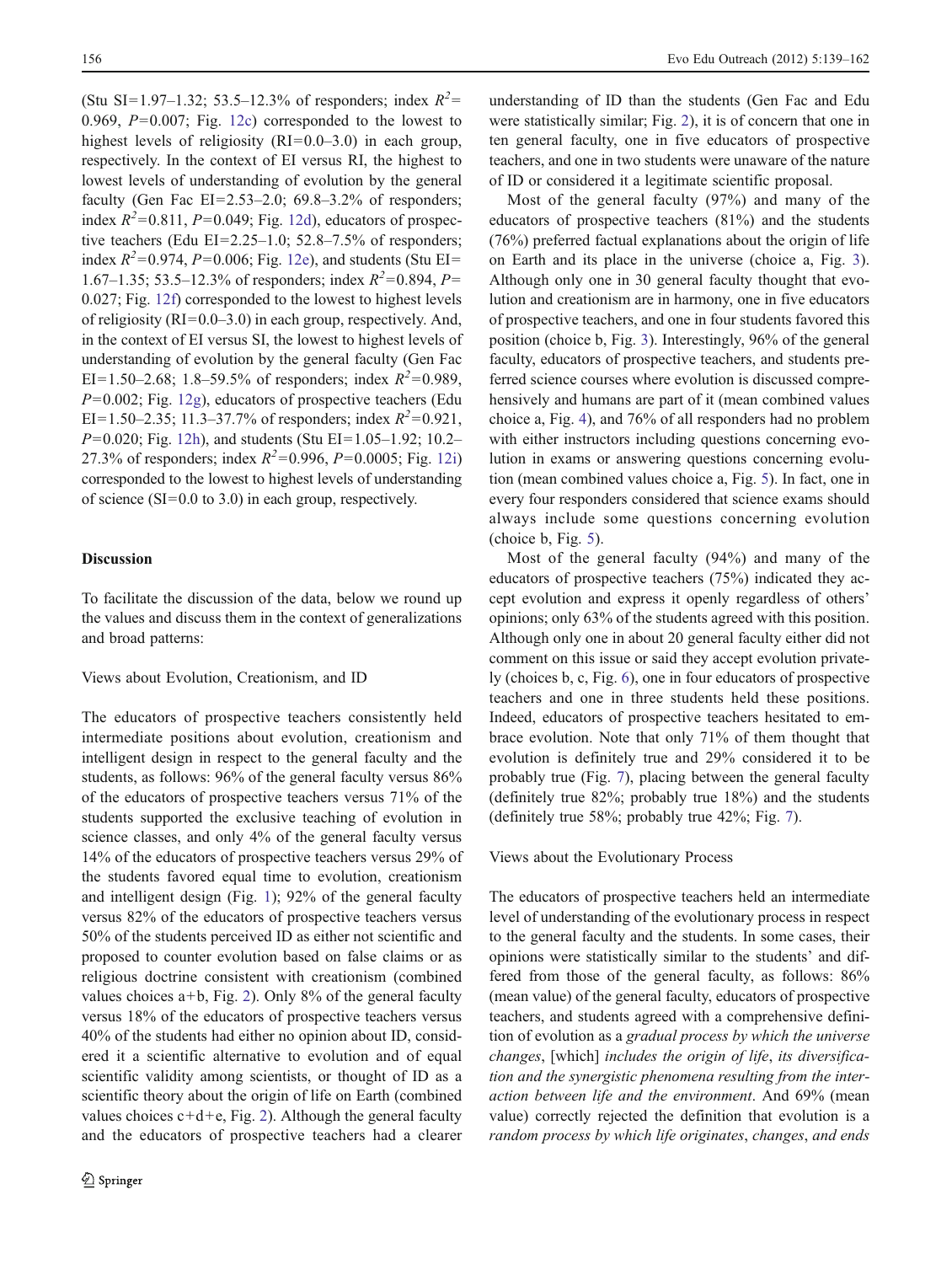accidentally in complex organisms such as humans (choices a, d, Fig. [8\)](#page-11-0). The general faculty correctly rejected (89%) the notion of "purpose" and "goal toward humanity" in evolution (choice b, Fig. [8](#page-11-0)) and also the misconception that humans have evolved from chimpanzees (rejection 94%, choice c, Fig. [8](#page-11-0)) or the possibility of Lamarckian inheritance of acquired traits (rejection only 69%, choice e, Fig. [8\)](#page-11-0). In contrast, only 60%, 87%, and 42% of the educators of prospective teachers rejected these statements, respectively (choices b, c, e, Fig. [8\)](#page-11-0). Their views were statistically similar to the students' regarding these choices.

The level of understanding of how evolution works varied among the general faculty, educators of prospective teachers, and students. All agreed that evolution relies on common ancestry (93%, mean choice a, Fig. [9](#page-11-0)) and that humans are apes (64%, mean choice b, Fig. [9\)](#page-11-0); however, one in four general faculty, one in two educators of prospective teachers, and one in three students did not know that humans are close relatives to chimpanzees, bonobos, gorillas, and orangutans (choice b, Fig. [9\)](#page-11-0). Eighty-nine percent of the general faculty, educators of prospective teachers, and students (mean values choice c, Fig. [9\)](#page-11-0) knew that the hominid fossil record is rich enough for scientists to conclude that humans have evolved from ancestral forms, but one in five general faculty and one in three educators of prospective teachers and students (mean) believed, incorrectly, that the origin of the human mind cannot be explained by evolution (choice d, Fig. [9\)](#page-11-0). Indeed, one in five general faculty and almost half of the educators of prospective teachers and students (mean) thought, erroneously, that the universe, our solar system and planet Earth are finely tuned to embrace human life (choice e, Fig. [9\)](#page-11-0). The latter (i.e., the *anthropic* principle; Stenger [2011\)](#page-23-0) is a powerful illusion and a byproduct of the self-referent human mind engaged in examining the cosmos. Moreover, the diversity of successful adaptations in nature gives the impression that the environment perfectly matches them. In reality, it is life that "matches" the always-changing environments (Paz-y-Miño-C and Espinosa [2011a\)](#page-23-0).

## Responders' Religiosity

Interestingly, the general faculty, educators of prospective teachers, and students showed statistically comparable responses in choice b of question 10 (above):  $\approx 36\%$  of them (mean) considered religion to be very important in their lives. But they differed in choices a and c of question 10: one in 16 (mean) educators of prospective teachers and general faculty believed that faith in God is necessary for morality, in contrast to one in four students (Fig. [10](#page-12-0)); and one in three (mean) educators of prospective teachers and students said they *pray daily*, in contrast to one in six general faculty (Fig. [10](#page-12-0)).

Despite the percentile statistical similarity ( $\approx$ 36%, above) among the general faculty, educators of prospective teachers, and students who considered religion [to be] very important in their lives, the independent 41.5% agreement with this statement by the educators of prospective teachers is higher than the 29% by the general faculty (Fig. [10\)](#page-12-0) and among the highest reported for Ph.D.-educated audiences. For example, 33% of American scientists  $(n=2,533)$  say they believe in God (The Pew Research Center for the People & the Press [2009](#page-23-0)), in contrast to 12% of "professional evolutionary scientists"  $(n=149$  members of North American, European, UK, and other countries' [National](#page-22-0) [Academies of Sciences](#page-22-0); Graffin and Provine [2007\)](#page-22-0) and 7% of members of the U.S. National Academy of Science  $(n=$ 260) who believe in a personal God (Larson and Witham [1998\)](#page-22-0). Two studies  $(n=1,646,$  Ecklund and Scheitle [2007;](#page-22-0)  $n=1,417$ , Gross and Simmons [2009](#page-22-0)) have documented that ≈30% of the American professoriate (ca. 630,000 faculty teaching full time at colleges and universities) is religious across institutions and fields, highlighting that researchers in the natural sciences (physics, biology) are less religious than their social sciences counterparts (sociology, economics, history, except psychology); our sample of educators of prospective teachers was indeed highly religious. Responders' religiosity is discussed beyond the percentile description and in more depth below, when addressing the RI.

#### Understanding of Science, Evolution, and Religiosity Indexes

The educators of prospective teachers consistently held intermediate levels of understanding science, the evolutionary process, and religiosity in respect to the general faculty and the students (Fig. [11\)](#page-15-0), as follows: the general faculty were the most knowledgeable about science and evolution and the least religious (Gen Fac:  $SI=2.49$ ,  $EI=2.49$ , and  $RI=0.49$ ; Fig. [11\)](#page-15-0). The educators of prospective teachers reached lower science and evolution—but higher religiosity—indexes than the general faculty (Edu:  $SI=1.96$ ,  $EI=1.96$ , and  $RI=0.83$ ; Fig. [11](#page-15-0)); and the students were the least knowledgeable about science and evolution and the most religious (Stu: SI=1.80, EI=1.60, and RI=0.89; Fig. [11](#page-15-0)). Understanding of science and evolution were inversely correlated with level of religiosity, and understanding of evolution increased with increasing science literacy (Fig. [12](#page-16-0)). The SI, EI, and RI index patterns reported here are in accordance with the proposal of various scholars (Bishop and Anderson [1990](#page-22-0); Downie and Barron [2000;](#page-22-0) Trani [2004;](#page-23-0) Paz-y-Miño-C and Espinosa [2009a](#page-23-0), [b](#page-23-0), [2011a,](#page-23-0) [b;](#page-23-0) but see Miller et al. [2006;](#page-22-0) Nadelson and Sinatra [2009](#page-22-0)) that the interaction between science/evolution literacy and level of religiosity determine an individual's acceptance of evolution, which is corroborated by additional evidence compiled by this study: (1) the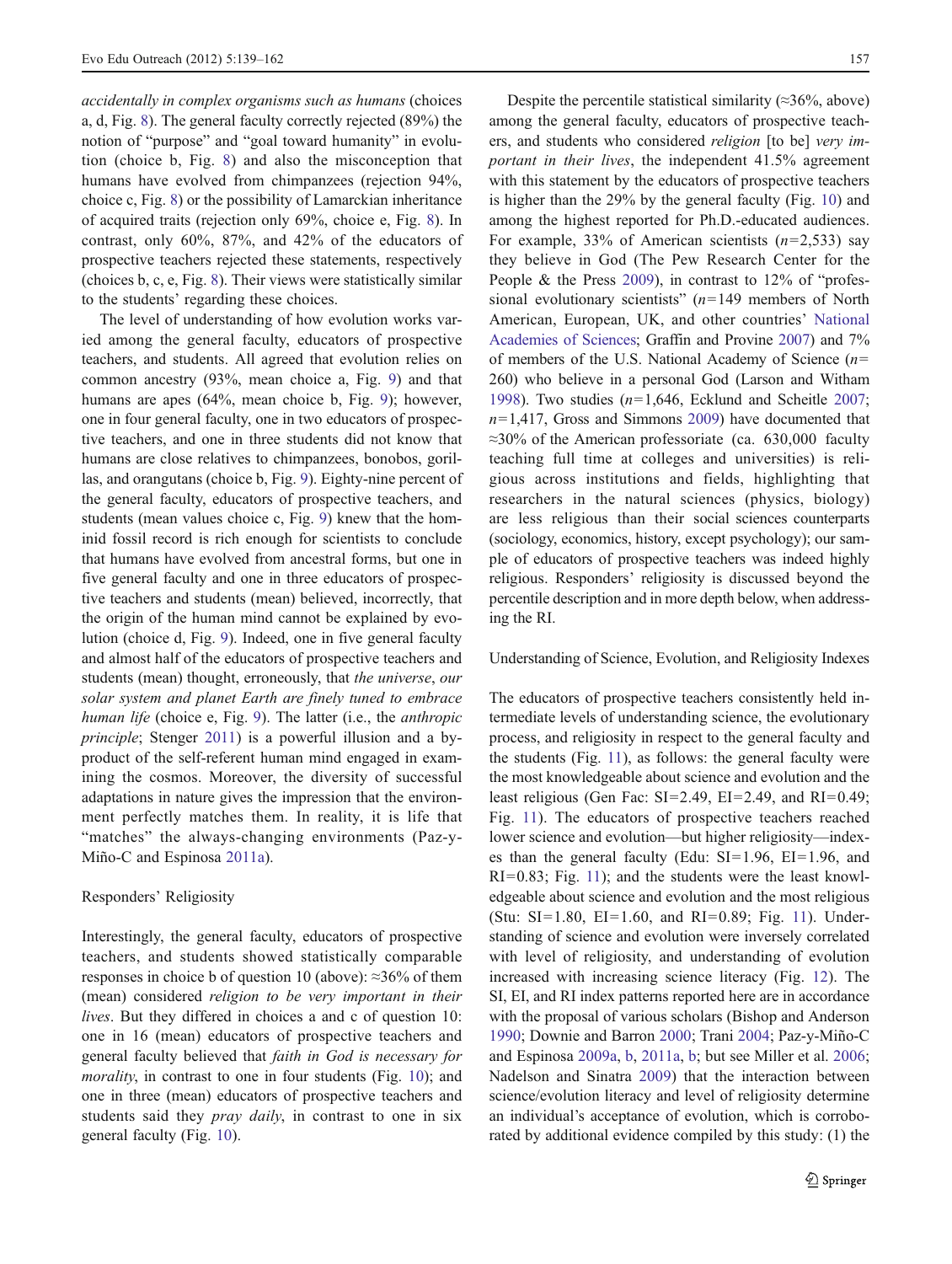overall high and open acceptance of evolution by the general faculty (94%), intermediate by the educators of prospective teachers  $(75%)$ , and low by the students  $(63%)$ , Fig. [6](#page-10-0)); and (2) the observation that 82% of the general faculty (high), 71% of the educators of prospective teachers (intermediate), and 58% of the students (low) thought that evolution is definitely true (above; Fig. [7](#page-10-0)).

Various studies have detected inverse correlation between religiosity/belief and acceptance of evolution (Miller et al. [2006](#page-22-0); The Gallup Poll [2008,](#page-23-0) [2009,](#page-23-0) [2010](#page-23-0); Nadelson and Sinatra [2009\)](#page-22-0), and a positive association between evolution acceptance and scientific literacy, particularly genetics (Miller et al. [2006](#page-22-0)). However, there is discrepancy about the association between general educational attainment and attitudes toward evolution (Miller et al. [2006;](#page-22-0) Pigliucci [2007;](#page-23-0) Nehm and Schonfeld [2007\)](#page-23-0). It is important to emphasize that the religiosity indexes of our samples of general faculty and the educators of prospective teachers/students were three and about two times below the U.S. national score RI=1.40,  $n=2,026$  (The Pew Global Attitudes Project [2007\)](#page-23-0), respectively, but that only the New England general faculty had a level of religiosity comparable to that of the general public in Western Europe, the lowest worldwide (The Pew Global Attitudes Project [2007;](#page-23-0) Paz-y-Miño-C and Espinosa [2011a\)](#page-23-0). Our educators of prospective teachers sampled here were statistically as religious as the students (Fig. [11](#page-15-0)) and more religious than the Canadian general public ( $RI=0.72$ ; The Pew Global Attitudes Project [2007](#page-23-0)), whose overall acceptance of evolution is 58%, although 63% of East Coast Canadians accept evolution  $(n=1,007;$ Angus Reid Strategies [2008](#page-22-0)), which is comparable to 59% of their East Coast American counterparts (The Pew Research Center for the People and the Press [2005](#page-23-0)).

Characterizers of acceptance of evolution in the U.S.

Public acceptance of evolution in the U.S. correlates with level of education, increasing from the high school (20/ 21%), to the some college  $(32/41\%)$ , college graduate  $(52/$ 53%), post-graduate (65/74%;  $n=NA/1,018$ ; Brumfiel [2005;](#page-22-0) The Gallup Poll [2009\)](#page-23-0), and university professor levels (97%, Paz-y-Miño-C and Espinosa [2011a,](#page-23-0) this study; choices  $a+c$ , Fig. [6\)](#page-10-0). The average acceptance of evolution by the U.S. general public is 35–40% (Brumfiel [2005](#page-22-0); Miller et al. [2006](#page-22-0)), which coincides with the population attaining only some college education (above). Although 88% (open+private acceptance of evolution; choices  $a+c$ , Fig. [6](#page-10-0)) of the New England educators of prospective teachers sampled in this study accepted evolution, their score was below the general faculty (97%, choices  $a+c$ , Fig. [6\)](#page-10-0) and comparable to the students' (83%, choices  $a+c$ , Fig. [6](#page-10-0)), the latter higher than their national counterparts (above). Only the U.S. postgraduates and our samples of New England college students, educators of prospective teachers, and general faculty have levels of acceptance of evolution comparable to or higher than the general public in other industrialized and prosperous nations like Iceland, Denmark, Sweden, France, Japan, and the UK ( $\approx$ 75–85%; Miller et al. [2006;](#page-22-0) see detailed discussion in Paz-y-Miño-C and Espinosa [2011a\)](#page-23-0).

Opposition to evolution in the U.S. resides in specific variables (Paz-y-Miño-C and Espinosa [2011a,](#page-23-0) [b](#page-23-0)): religious beliefs, pro-life beliefs, and political ideology account for most of the variance against evolutionary views (total nine independent variables), which differ distinctly between the U.S.  $(R^2=0.46$  total effects) and Europe  $(R^2=0.18$  total effects; Miller et al. [2006](#page-22-0); Miller and Pennock [2008;](#page-22-0) see The Pew Forum on Religion & Public Life [2008](#page-23-0) for detailed statistics on the relationship between religious affiliations and pro-life beliefs, political ideology, and evolution); among U.S. educational professionals, decrease in both evolution acceptance and knowledge correlates with increase in religious commitment  $(n=337;$  Nadelson and Sinatra [2009](#page-22-0)); conservative Republicans in the U.S. accept evolution less than progressive liberals and independents (30% versus 60%, respectively,  $n=1,007$ ; The Gallup Poll [2007](#page-23-0)); and frequency of religious practices correlates negatively with acceptance of evolution: 24% among weekly churchgoers versus 71% for seldom or never  $(n=1,007;$ The Gallup Poll [2007](#page-23-0)).

We have previously postulated (Paz-y-Miño-C and Espinosa [2011a](#page-23-0)) that if attitudes toward evolution by both the general public and highly educated audiences such as university professors ultimately correlate with understanding of science/evolution and religiosity/political ideology (positive and negative association of variables, respectively; data above), it follows that robust science education combined with vigorous public debate—where scientific knowledge versus popular belief are constantly discussed—should increase acceptance of naturalistic rationalism and decrease the negative impact of creationism and ID on "society's evolution literacy." We acknowledge, however, that societal interactions between science and ideology are complex, multi-factorial, variable in a spatiotemporal context, and subject to public policy, demographics, law and socio-economic change (Lerner [2000;](#page-22-0) Moore [2002,](#page-22-0) [2004;](#page-22-0) Gross et al. [2005;](#page-22-0) Apple [2008](#page-22-0); Miller and Pennock [2008;](#page-22-0) Berkman and Plutzer [2009](#page-22-0); Ecklund and Park [2009;](#page-22-0) Padian and Matzke [2009](#page-23-0); Matzke [2010](#page-22-0); Wexler [2010;](#page-23-0) Paz-y-Miño-C and Espinosa [2011a,](#page-23-0) [b](#page-23-0)).

Why do the highly trained educators of prospective teachers (87% Ph.D./doctorate holders) hesitate to embrace evolution or have lower acceptance of evolution than the general faculty (93% Ph.D./doctorate holders)? The negative feedback among variables reported in this study (i.e., science/evolution versus religiosity), plus the U.S. trends in acceptance of evolution as function of academic level (above), help us address this question: (1) the higher the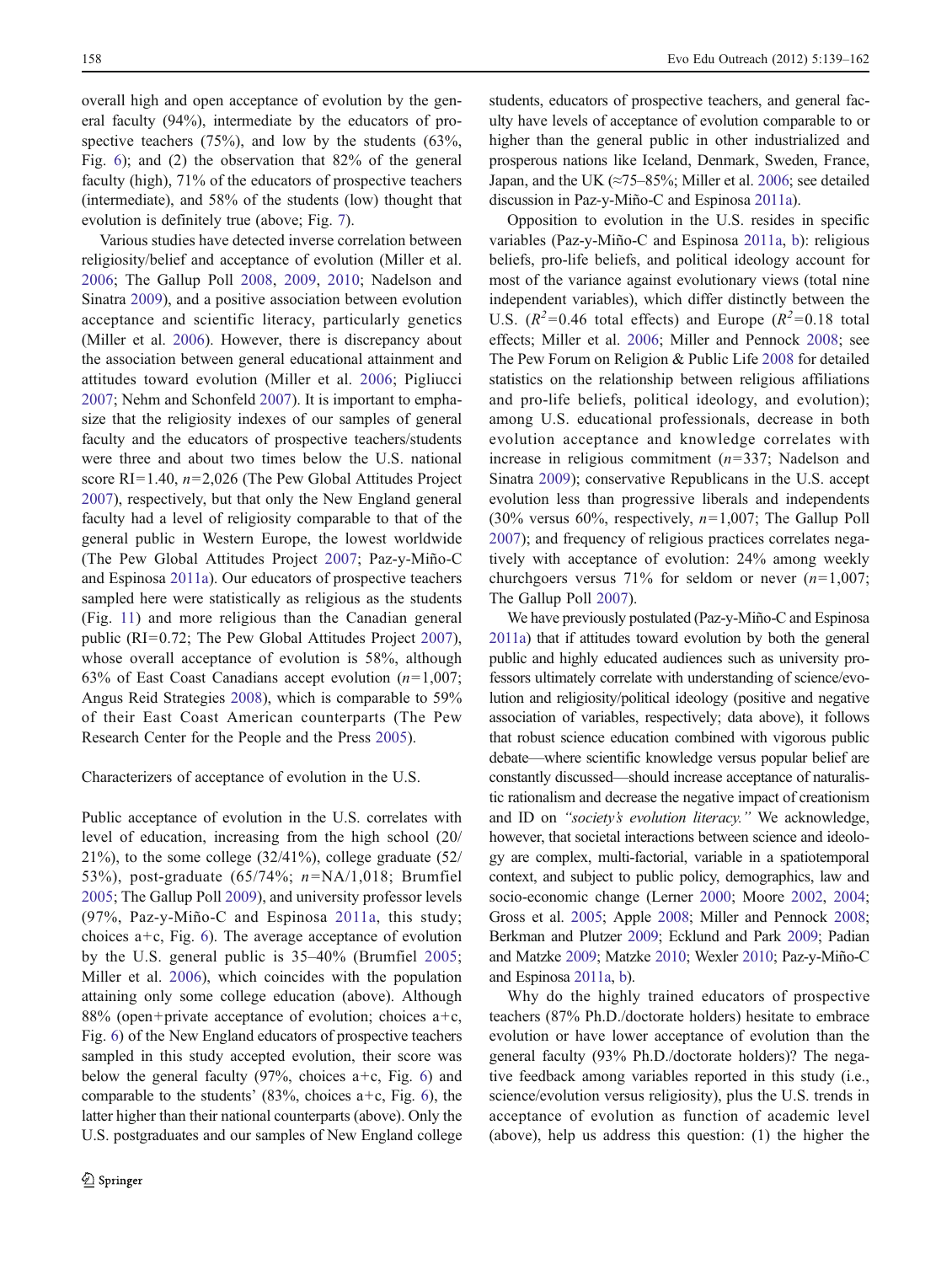level of understanding science/evolution, the lower the level of religiosity among all responders (Figs. [11](#page-15-0) and [12\)](#page-16-0); (2) the higher the level of understanding of science, the higher the level of understanding of evolution in all groups (Fig. [12](#page-16-0)); and (3) the higher the level of education, the higher the acceptance of evolution and the lower the religiosity (compiled national data, Brumfiel [2005](#page-22-0); The Gallup Poll [2009,](#page-23-0) [2010](#page-23-0); Paz-y-Miño-C and Espinosa [2009a](#page-23-0), [b,](#page-23-0) [2011a,](#page-23-0) this study). Because we assume that the Ph.D.- or doctoraltraining levels in pedagogy (i.e., the specialization of the educators of prospective teachers) or in other academic  $fields$  (=the general faculty) are analogously rigorous in the U.S., we conclude that the hesitation to fully embrace evolution by the educators of prospective teachers is inherent to their deficient understanding of science/evolution and high religiosity (Figs. [10,](#page-12-0) [11,](#page-15-0) and [12\)](#page-16-0). Although differences in attitudes toward evolution by professors in diverse fields and geographic regions of the U.S. are conceivable, our sample of the New England general faculty generated unambiguous responses (Gen Fac: 94/3% open/private acceptance of evolution and 3% no opinion) in contrast to the cautious views held by the educators (Edu: 75/13% open/ private acceptance of evolution and 13% no opinion; Fig. [6\)](#page-10-0).

How can the educators of prospective teachers strengthen their own literacy in science and evolution and make a significant impact on the literacy of their "academic progeny," the future teachers? We suggest: (1) Applying *equal rigor* to the training in pedagogy and science/evolution; the educators of prospective teachers should reach comparable levels of understanding science/evolution and accepting evolution to those of the general-faculty. There are reputable online courses in evolution available to all audiences (e.g., [University of](#page-23-0) [Arizona,](#page-23-0) see references), and the [National Science Teachers](#page-23-0) [Association,](#page-23-0) [National Association of Biology Teachers,](#page-22-0) [National Science Foundation](#page-22-0), [Smithsonian National Museum](#page-23-0) [of Natural History,](#page-23-0) [The Society for the Study of Evolution,](#page-23-0) [National Academies of Sciences](#page-22-0), [American Museum of](#page-22-0) [Natural History,](#page-22-0) or the [Understanding Evolution of the](#page-23-0) [University of California Berkeley](#page-23-0) Museum of Paleontology offer impressive online resources specific for educators (see links in references). (2) Dialoging with the science faculty at their own institutions and agreeing to fortify the on-the-jobscience/evolution training of the educators of prospective teachers, as well as of the students enrolled in education programs. The ubiquitous disconnect between the education departments and the rest of the academic fields at U.S. colleges and universities is concerning, and it requires immediate interaction between the educators and the general faculty (see Paz-y-Miño-C and Espinosa [2011a\)](#page-23-0). (3) Educating themselves about the "antievolution wars" (Ruse [2001;](#page-23-0) Pigliucci [2007](#page-23-0); Berkman and Plutzer [2009](#page-22-0); Branch et al. [2010\)](#page-22-0) and participating decisively in the pro-teaching-of-evolution movement. In this area of public discourse, our sample of educators

of prospective teachers also placed below the standards held by the general faculty: 85% of the educators of prospective teachers versus 91% of the general faculty were very concerned (Edu 44% versus Gen Fac 64%) or somewhat concerned (Edu 41% versus Gen Fac 27%) about the controversy over evolution versus creationism versus ID and its implications for science education (data, this study). It is crucial that the educators of prospective teachers lead the institutional (their own colleges and universities), regional and national strategies to secure proper science/evolution education among the prospective teachers who earn degrees under their guidance. As university professors, the educators of prospective teachers are less vulnerable to institutional or societal reprisal for leading the teaching of evolution than their academic progeny of young teachers. Note that 43% of school instructors are willing to dedicate "equal time" to science and ID (National Science Foundation [2006\)](#page-22-0), and 30% say they have been pushed to deemphasize or omit evolution or evolution-related topics from their curriculum due to pressure coming from students and parents (National Science Teachers Association [2005](#page-22-0)). The educators of future educators are as responsible for sponsoring proper science/evolution training to the prospective teachers as the latter are for acquiring and communicating that knowledge to their students. (4) Study the legal protection that guarantees proper science/evolution education at all academic levels and make this information available to prospective teachers as part of their regular training. The [National Center for Science](#page-22-0) [Education](#page-22-0) maintains a comprehensive website (see references) with information and resources for schools, parents and concerned citizens working to keep evolution in public school science education (see also Moore [2004](#page-22-0)); its link "taking action" is particularly valuable for educators of future educators and the prospective teachers they mentor. (5) Implement curriculum reforms at their education departments and institutions to fortify science training of prospective teachers. Highereducation programs in science, particularly biology, are fundamental to integrating evolution into the academic backgrounds of prospective teachers (Paz-y-Miño-C and Espinosa [2009a](#page-23-0), [b,](#page-23-0) [2011a](#page-23-0)). Note that school teachers in the U.S. rely on poor-toexcellent evolution state education standards that guide their teaching practices (Mead and Mates [2009](#page-22-0); for a historical account of this type of assessments, see Moore [2002](#page-22-0); Lerner [2000,](#page-22-0) [2006](#page-22-0)) and that when unprepared in science/evolution their personal opinions influence the quality of schooling more than states' guidelines:  $14-69\%$  of school teachers  $(n=15)$ states in the U.S.) question or reject evolution and teach supernatural causation (Moore [2002\)](#page-22-0), and 13% explicitly advocate creationism and ID in classes (Berkman and Plutzer [2011](#page-22-0)). (6) Poll in-campus variations in attitudes toward science and evolution among the educators of future educators, the prospective teachers they mentor, and the general faculty, and coordinate immediate responses to the emerging antievolutionism in the U.S. campuses (Paz-y-Miño-C and Espinosa [2011a;](#page-23-0)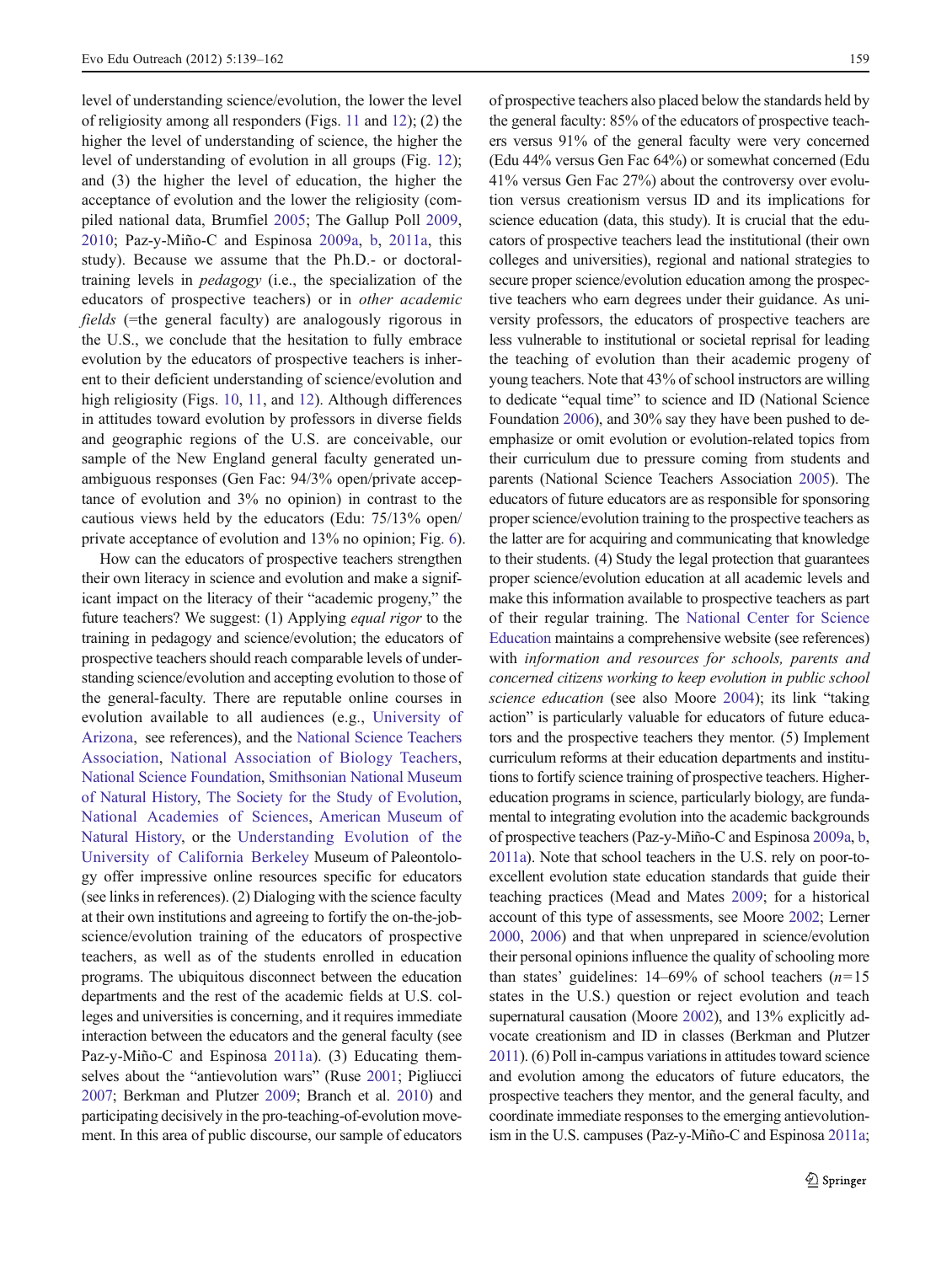see [Evolution Literacy University of Massachusetts Dartmouth](#page-22-0) in references). Contrary to the assumption that skepticism toward creationists views predominates in academia, this study and others (Ecklund and Scheitle [2007;](#page-22-0) Gross and Simmons [2009](#page-22-0); Ecklund and Long [2011](#page-22-0); Paz-y-Miño-C and Espinosa [2011a](#page-23-0)) demonstrate that U.S. university professors, even at prestigious research institutions, increasingly say they embrace religiosity, a factor negatively correlated with acceptance of evolution (Miller et al. [2006;](#page-22-0) The Gallup Poll [2007,](#page-23-0) [2008,](#page-23-0) [2009,](#page-23-0) [2010;](#page-23-0) Nadelson and Sinatra [2009](#page-22-0); this study). It is, therefore, conceivable to forecast a decline in acceptance of evolution by all faculty (Paz-y-Miño-C and Espinosa [2011a\)](#page-23-0), and particularly by the educators of prospective teachers whose religiosity is high (this study), but these predictions need longitudinal verification. (7) Cosponsor with the general faculty in- and off- campus lecture series, workshops and debates to examine antievolution phenomena, learn about the obstacles raised by school boards on the science school curriculum, and orient other educators of future educators and prospective teachers on how to communicate modern science to all (Paz-y-Miño-C and Espinosa [2009b](#page-23-0), [2011a\)](#page-23-0). Workshop– discussion modules on why evolution matters can be particularly effective when organized for educators of future educators and prospective teachers (see exemplar case in Johnson et al [2009\)](#page-22-0). (8) Pursue participation in and organization of "town halls for educators of prospective teachers" to discuss issues related to the controversy evolution versus creationism versus ID (similar to Paz-y-Miño-C and Espinosa [2011a\)](#page-23-0). Surprisingly, only 24% of the U.S. faculty is aware of these meetings, which are often organized around the nation; the detachment of all professors from the public is concerning: 48% say they talk with non-academicians occasionally (The Pew Research Center for the People & the Press [2009](#page-23-0)). (9) Participate in and sponsor multidisciplinary conferences (anthropology, biology, education, ethics, history, law, philosophy, political science, social psychology, religious studies) to learn the theoretical and practical aspects of civil action to counter antievolution campaigns, anti-intellectualism tendencies, and pro creationism and ID agendas (Young and Edis [2004](#page-23-0); Petto and Godfrey [2007](#page-23-0); Coalition of Scientific Societies [2008](#page-22-0); Williams [2009](#page-23-0)). And (10) monitor the antievolution movements that grow strong among misinformed citizens, vary in impact geographically, and benefit from the disconnect between highly educated audiences, like educators of prospective teachers/general faculty, and society (Paz-y-Miño-C and Espinosa [2011a;](#page-23-0) note that the [National Center for Science](#page-22-0) [Education](#page-22-0) monitors the antievolution movement, see link in references). The regional differential acceptance of evolution in the U.S. (i.e., Northeast, 59%; Northwest, 57%; Midwest, 45%; South, 38%; The Pew Research Center for the People & the Press [2005](#page-23-0)) suggests that pro-evolution campaigns require strategies compatible with local idiosyncrasies (Paz-y-Miño-C and Espinosa [2011a](#page-23-0)); the educators of prospective teachers

must take the lead in conceptualizing and strategizing the civil discourse and societal action to ensure internationally competitive science/evolution literacy in the U.S.

## Significance of this Study

This is the first study to explore statistically and comparatively the views of a representative sample of 62 highly trained educators of prospective teachers (87% Ph.D./ doctorate holders who work in 32 specializations) in respect to 244 general faculty (93% Ph.D./doctorate holders in 40 disciplines), affiliated with 35 academic institutions (public, private, and religious), widely distributed geographically in New England (states of Connecticut, Maine, Massachusetts, New Hampshire, Rhode Island, and Vermont), and 827 college students (subsample of the 35 institutions) who were polled in three areas: (1) the controversy over evolution versus creationism versus ID, (2) their understanding of how science/evolution works, and (3) their religiosity. Our survey was conducted in one of the most progressive and intellectual regions in the U.S., where public acceptance of evolution is the highest nationwide (59%). The educators of prospective teachers consistently held intermediate positions about the three surveyed areas (above) in respect to the general faculty and the students. Understanding of science and evolution correlated inversely with level of religiosity, and understanding of evolution increased with increasing science literacy. The general faculty were the most knowledgeable about science/evolution and the least religious, while the educators reached lower science/evolution—but higher religiosity—levels than the general faculty; the educators' views were statistically comparable to the students' who were the least knowledgeable about science/evolution and the most religious. The patterns of hesitant support to evolution by the educators of prospective teachers, due to a deficient understanding of science and the evolutionary process, combined with high religiosity, are concerning since these educators are responsible for mentoring prospective teachers. Adequate training in science/evolution is indispensable among all education specialists to minimize the negative impact of creationism and ID on the U.S. educational system.

Acknowledgments We thank the New England general faculty, educators of prospective teachers, and students at UMassD, RWU, PC, and SRU who participated in the study. Charlotte O'Driscoll and Lauren Murray compiled part of the email data base of New England educators of prospective teachers and general faculty, respectively; Joyce Rosinha coordinated the email distribution of surveys to students at UMassD; Nicanor Austriaco and the BioSociety supported this initiative at PC, Kristine Hendrickson at SRU, and Patricia Kennedy and Patricia Pimental at RWU. Tammy Silva, Gregory Rogers, Kristen Procopio, Julie Coccia, and Frederick Promades provided part of the data to build Table S2. The Human Subjects/Institutional Review Boards at UMassD, RWU, PC and SRU approved the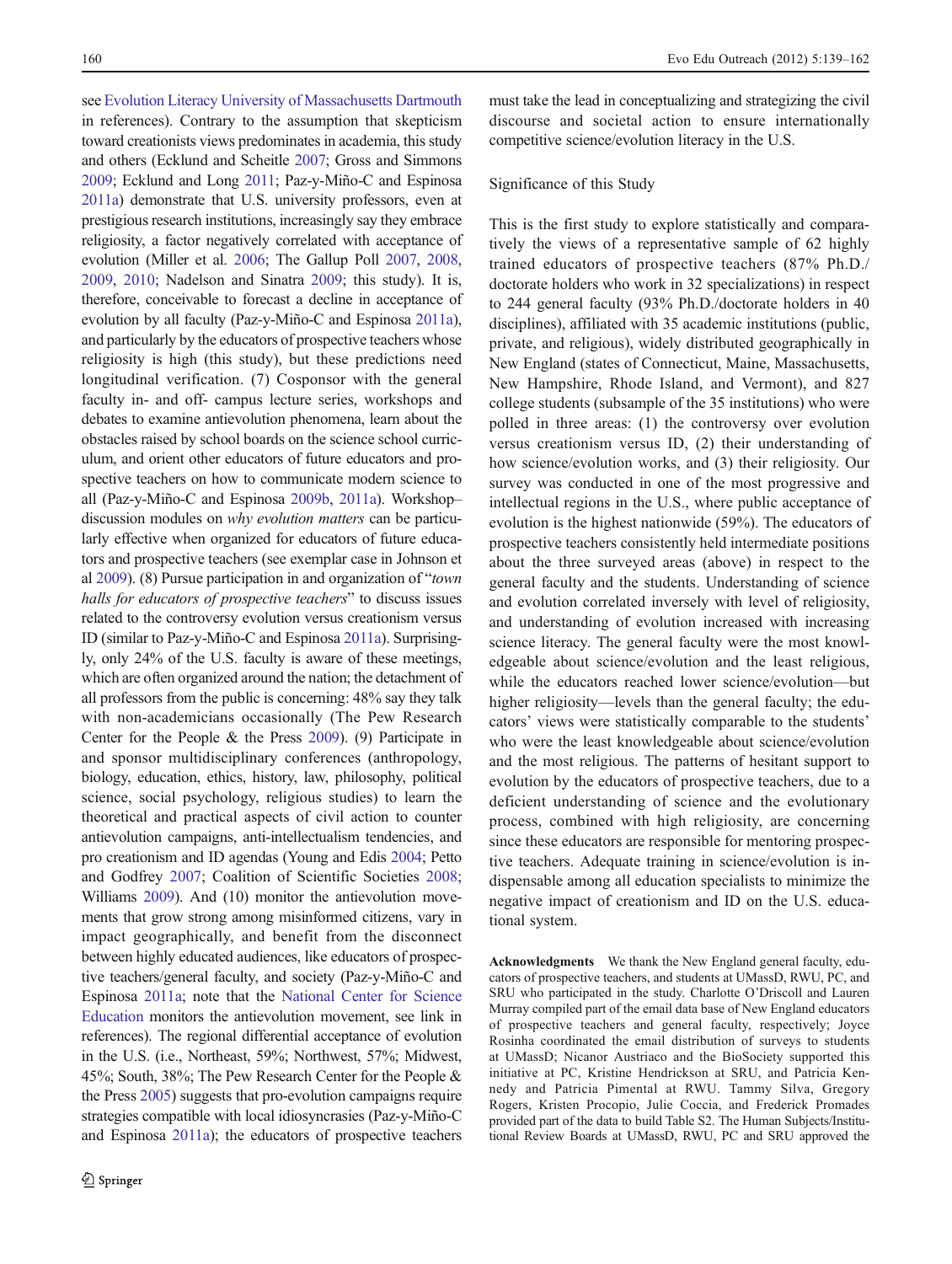<span id="page-22-0"></span>protocols. G. Paz-y-Miño-C is supported by the UMassD Office of Faculty Development (Innovation in Teaching Awards AY0910 and Undergraduate Research Grants F09) and A. Espinosa by NIH-NCRR grant #2 P20RR16457-11. An anonymous reviewer provided insightful comments that helped us improve the manuscript.

#### References

- American Museum of Natural History. [http://www.amnh.org/learn/](http://www.amnh.org/learn/evolution) [evolution;](http://www.amnh.org/learn/evolution) 2011.
- Angus Reid Strategies. Canadians believe human beings evolved over millions of years. [http://www.angus-reid.com/wp-content/](http://www.angus-reid.com/wp-content/uploads/archived-pdf/2008.08.05_Origin.pdf) [uploads/archived-pdf/2008.08.05\\_Origin.pdf](http://www.angus-reid.com/wp-content/uploads/archived-pdf/2008.08.05_Origin.pdf); 2008.
- Apple MW. Evolution versus creationism in education. Educ Pol. 2008;22:327–35.
- Berkman MB, Plutzer E. Scientific expertise and the culture war: public opinion and the teaching of evolution in the American states. Perspect Polit. 2009;7:485–99.
- Berkman MB, Plutzer E. Evolution, creationism, and the battle to control America's classrooms. New York: Cambridge University Press; 2010.
- Berkman MB, Plutzer E. Defeating creationism in the courtroom, but not in the classroom. Science. 2011;331:404–5.
- Berkman MB, Pacheco JS, Plutzer E. Evolution and creationism in America's classrooms: a national portrait. PLoS Biol. 2008;6:920–4.
- Bishop BA, Anderson CW. Student conceptions of natural selection and its role in evolution. J Res Sci Teach. 1990;27:415–27.
- Branch G, Scott EC, Rosenau J. Dispatches from the evolution wars: shifting tactics and expanding battlefields. Annu Rev Genom Hum Genet. 2010;11:317–38.
- Brumfiel G. Who has designs on your students' minds? Nature. 2005;434:1062–5.
- Coalition of Scientific Societies. Evolution and its discontents: a role for scientists in science education. FASEB J. 2008;22:1–4.
- Cornish-Bowden A, Cárdenas ML. The threat from creationism to the rational teaching of biology. Biol Res. 2007;40:113–22.
- Coyne JA. Why evolution is true. New York: Viking; 2009.
- Dawkins R. The greatest show on earth: the evidence for evolution. New York: Free Press; 2009.
- Donnelly LA, Boone WJ. Biology teachers' attitudes toward and use of Indiana's evolution standards. J Res Sci Teach. 2007;44:236–57.
- Downie JR, Barron NJ. Evolution and religion: attitudes of Scottish first year biology and medical students to the teaching of evolutionary biology. J Biol Educ. 2000;34:140–6.
- Ecklund EH, Scheitle CP. Religion among academic scientists: distinctions, disciplines, and demographics. Soc Probl. 2007;54:289–307.
- Ecklund EH, Park JZ. Conflict between religion and science among academic scientists? J Sci Stud Relig. 2009;48:276–92.
- Ecklund EH, Long E. Scientists and spirituality. Sociol Relig. 2011. doi[:10.1093/socrel/srr003](http://dx.doi.org/10.1093/socrel/srr003).
- Evolution Literacy University of Massachusetts Dartmouth. [http://](http://pazymino1evolutionliteracy.blogs.umassd.edu/) [pazymino1evolutionliteracy.blogs.umassd.edu/;](http://pazymino1evolutionliteracy.blogs.umassd.edu/) 2011.
- Forrest B. It's déjà vu all over again: the intelligent design movement's recycling of creationist strategies. Evolution: Education and Outreach. 2010;3:170–82.
- Forrest BC, Gross PR. Biochemistry by design. Trends Biochem Sci. 2007a;32:301–10.
- Forrest B, Gross PR. Creationism's Trojan Horse: the wedge of intelligent design. New York: Oxford University Press; 2007b.
- Graffin GW, Provine WB. Evolution, religion and free will. Am Sci. 2007;95:294–7.
- Gross N, Simmons S. The religiosity of American college and university professors. Sociol Relig. 2009;70:101–29.
- Gross PR, Goodenough U, Haack S, Lerner LS, Schwartz M, Schwartz R. The state of state science standards. Washington DC: Thomas B. Fordham Institute; 2005.
- Groves RM, Fowler FJ, Couper MP, Lepkowski JM, Singer E, Tourangeau R. Survey methodology. Hoboken New Jersey: Wiley; 2009.
- Hokayem H, BouJaoude S. College students' perceptions of the theory of evolution. J Res Sci Teach. 2008;45:395–419.
- Johnson JB, Adair M, Adams BJ, Fairbanks DJ, Itamura V, Jeffrey DE, Merrell D, Ritter SM, Tolman RR. Evolution Education in Utah: a state office of education–university partnership focuses on why evolution matters. Evolution: Education and Outreach. 2009;2:349–58.
- Kitzmiller et al. versus Dover Area School District et al. [http://www.](http://www.pamd.uscourts.gov/kitzmiller/kitzmiller_342.pdf) [pamd.uscourts.gov/kitzmiller/kitzmiller\\_342.pdf](http://www.pamd.uscourts.gov/kitzmiller/kitzmiller_342.pdf); 2005.
- Krauss LM. Cosmic evolution. Evolution: Education and Outreach. 2010;3:193–7.
- Larson EJ, Witham L. Leading scientists still reject God. Nature. 1998;394:313.
- Lerner LS. Good science, bad science: teaching evolution in the States. Washington DC: The Thomas B. Fordham Foundation; 2000.
- Lerner LS. Good, bad, and lots of indifferent: the state of State K-12 science standards and the fate of US science education. Freethought Today, 23, Freedom from Religion Foundation Inc. [http://www.ffrf.org/publications/freethought-today/articles/Good-](http://www.ffrf.org/publications/freethought-today/articles/Good-Bad-and-Lots-of-Indifferent-The-State-of-State-K-12-Science-Standards-/)[Bad-and-Lots-of-Indifferent-The-State-of-State-K-12-Science-](http://www.ffrf.org/publications/freethought-today/articles/Good-Bad-and-Lots-of-Indifferent-The-State-of-State-K-12-Science-Standards-/)[Standards-/](http://www.ffrf.org/publications/freethought-today/articles/Good-Bad-and-Lots-of-Indifferent-The-State-of-State-K-12-Science-Standards-/); 2006.
- Matzke NJ. The evolution of creationist movements. Evolution: Education and Outreach. 2010;3:145–62.
- Mayr E. What evolution is. New York: Basic Books; 2001.
- Mead LS, Mates A. Why science standards are important to a strong science curriculum and how states measure up. Evolution: Education and Outreach. 2009;2:359–71.
- Miller KR. Falling over the edge. Nature. 2007;447:1055–6.
- Miller KR. Only a theory: evolution and the battle for America's soul. New York: Viking Penguin; 2008.
- Miller JD, Pennock RT. Science education and religion in America in the 21st century: holding the center. In: Keysar A, Kosmin BA, editors. Secularism and science in the 21st century. Harford: Institute for the Study of Secularism in Society and Culture; 2008.
- Miller JD, Scott EC, Okamoto S. Public acceptance of evolution. Science. 2006;313:765–6.
- Moore R. Teaching evolution: do state standards matter? Bioscience. 2002;52:378–81.
- Moore R. How well do biology teachers understand the legal issues associated with the teaching of evolution? Bioscience. 2004;54:860–5.
- Moore R. What are students taught about evolution? McGill Journal of Education. 2007;42:177–87.
- Moore R, Kraemer K. The teaching of evolution & creationism in Minnesota. Am Biol Teach. 2005;67:457–66.
- Nadelson LS, Sinatra GM. Educational professionals' knowledge and acceptance of evolution. Evol Psychol. 2009;7:490–516.
- National Academies of Sciences. [http://nationalacademies.org/evolution/](http://nationalacademies.org/evolution/index.html) [index.html](http://nationalacademies.org/evolution/index.html); 2011.
- National Association of Biology Teachers. [http://www.nabt.org/websites/](http://www.nabt.org/websites/institution/index.php?p=110) [institution/index.php?p](http://www.nabt.org/websites/institution/index.php?p=110)=[110](http://www.nabt.org/websites/institution/index.php?p=110); 2011.
- National Center for Science Education. [http://ncse.com/;](http://ncse.com/) 2011.
- National Science Foundation. Science and technology: public attitudes and understanding. In: Science and engineering indicators, Chapter 7; 2006. pp. 7.1–7.46.
- National Science Foundation. [http://www.nsf.gov/news/classroom/biology.](http://www.nsf.gov/news/classroom/biology.jsp) [jsp](http://www.nsf.gov/news/classroom/biology.jsp); 2011.
- National Science Teachers Association. Survey indicates science teachers feel pressure to teach nonscientific alternatives to evolution. [http://](http://science.nsta.org/nstaexpress/nstaexpress_2005_03_28_pressrelease.htm) [science.nsta.org/nstaexpress/nstaexpress\\_2005\\_03\\_28\\_pressrelease.](http://science.nsta.org/nstaexpress/nstaexpress_2005_03_28_pressrelease.htm) [htm;](http://science.nsta.org/nstaexpress/nstaexpress_2005_03_28_pressrelease.htm) 2005.